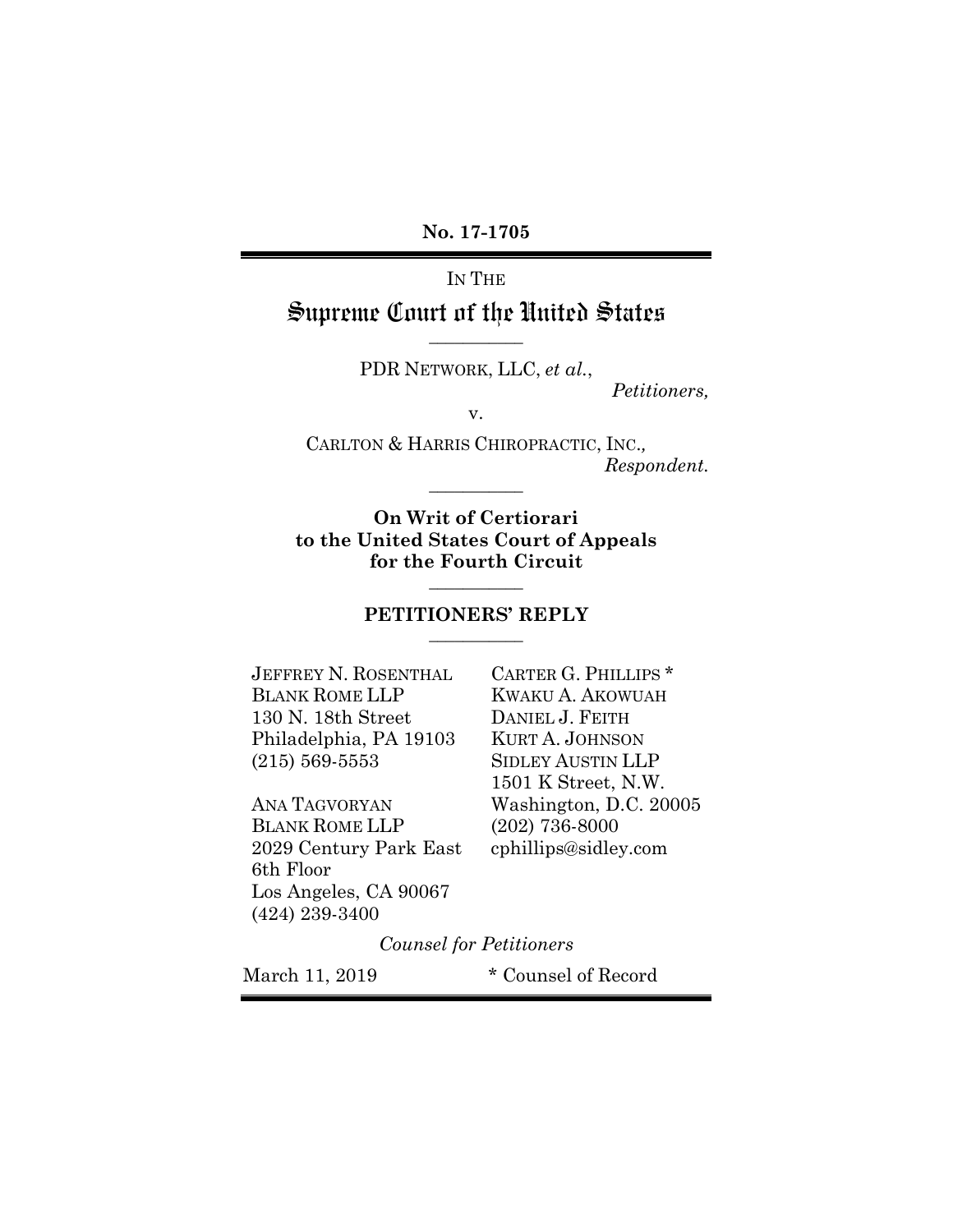# TABLE OF CONTENTS

Page

|                                                                                                                           | $\ddot{\textbf{i}}$ |
|---------------------------------------------------------------------------------------------------------------------------|---------------------|
|                                                                                                                           | 1                   |
| THE HOBBS ACT DOES NOT PRECLUDE<br>$\mathbf{I}$ .<br>TCPA DEFENDANTS FROM OBTAINING<br>JUDICIAL REVIEW OF FCC LEGAL IN-   | 2                   |
| A. Text and Context Require Construing the<br>Hobbs Act More Narrowly than Respond-<br>ent and the Government's Reading   | З                   |
| B. The Hobbs Act Did Not Provide a Prior,<br>Adequate, and Exclusive Opportunity for<br>Judicial Review of the 2006 Order | 11                  |
| C. Respondent and the Government's Posi-<br>tion Cannot Be Squared with Other                                             | 17                  |
| D. Constitutional Avoidance Principles Favor                                                                              | 19                  |
| FCC'S INTERPRETATION<br>II. THE<br>OF<br>"UNSOLICITED ADVERTISEMENT" IS A<br>NON-BINDING INTERPRETIVE RULE                | 20                  |
|                                                                                                                           | 22                  |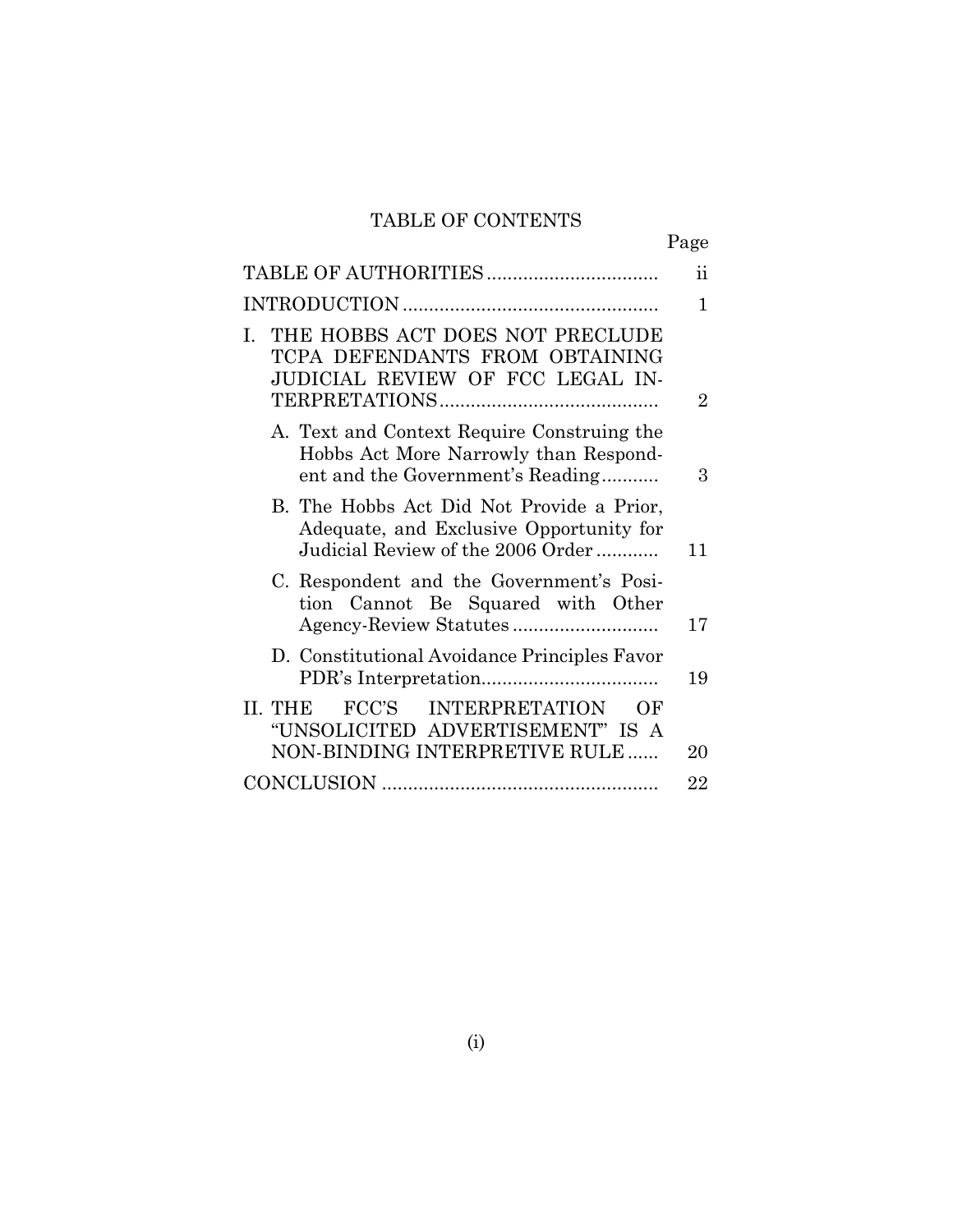# TABLE OF AUTHORITIES

ii

|       | -------------------- |      |
|-------|----------------------|------|
| CASES |                      | Page |
|       |                      |      |

| Adamo Wrecking Co. v. United States, 434     |                |
|----------------------------------------------|----------------|
|                                              | 16             |
| Biggerstaff v. FCC, 511 F.3d 178 (D.C. Cir.  |                |
| $2007)$                                      | 14             |
| Bradley v. City of Richmond, 227 U.S. 477    |                |
|                                              |                |
| Christopher v. SmithKline Beecham Corp.,     |                |
|                                              | 11             |
| City of Bos. Delegation v. Fed. Energy Regu- |                |
| latory Comm'n, 897 F.3d 241 (D.C. Cir.       |                |
| $2018)$                                      | 14             |
| Clark v. Martinez, 543 U.S. 371 (2005)       | 19             |
| Columbia Broad. Sys., Inc. v. United States, |                |
|                                              |                |
| Direct Mktg. Ass'n v. Brohl, 135 S. Ct. 1124 |                |
| $(2015)$                                     | 5              |
| Duncan v. Walker, 533 U.S. 167 (2001)        | 5              |
| FCC v. ITT World Commc'ns, Inc., 466 U.S.    |                |
| $463(1984)$                                  | 9              |
| Functional Music, Inc. v. FCC, 274 F.2d 543  |                |
|                                              |                |
| Gage v. U.S. Atomic Energy Comm'n, 479       |                |
|                                              | 10             |
| Gen. Dynamics Land Sys., Inc. v. Cline, 540  |                |
| U.S. 581 (2004)                              | 3              |
| Gustafson v. Alloyd Co., 513 U.S. 561        |                |
|                                              | $\overline{4}$ |
| Perez v. Mortg. Bankers Ass'n, 135 S. Ct.    |                |
|                                              | 21             |
| Physicians Healthsource, Inc. v. Boehringer  |                |
| Ingelheim Pharm., Inc., 847 F.3d 92 (2d)     |                |
|                                              | 15             |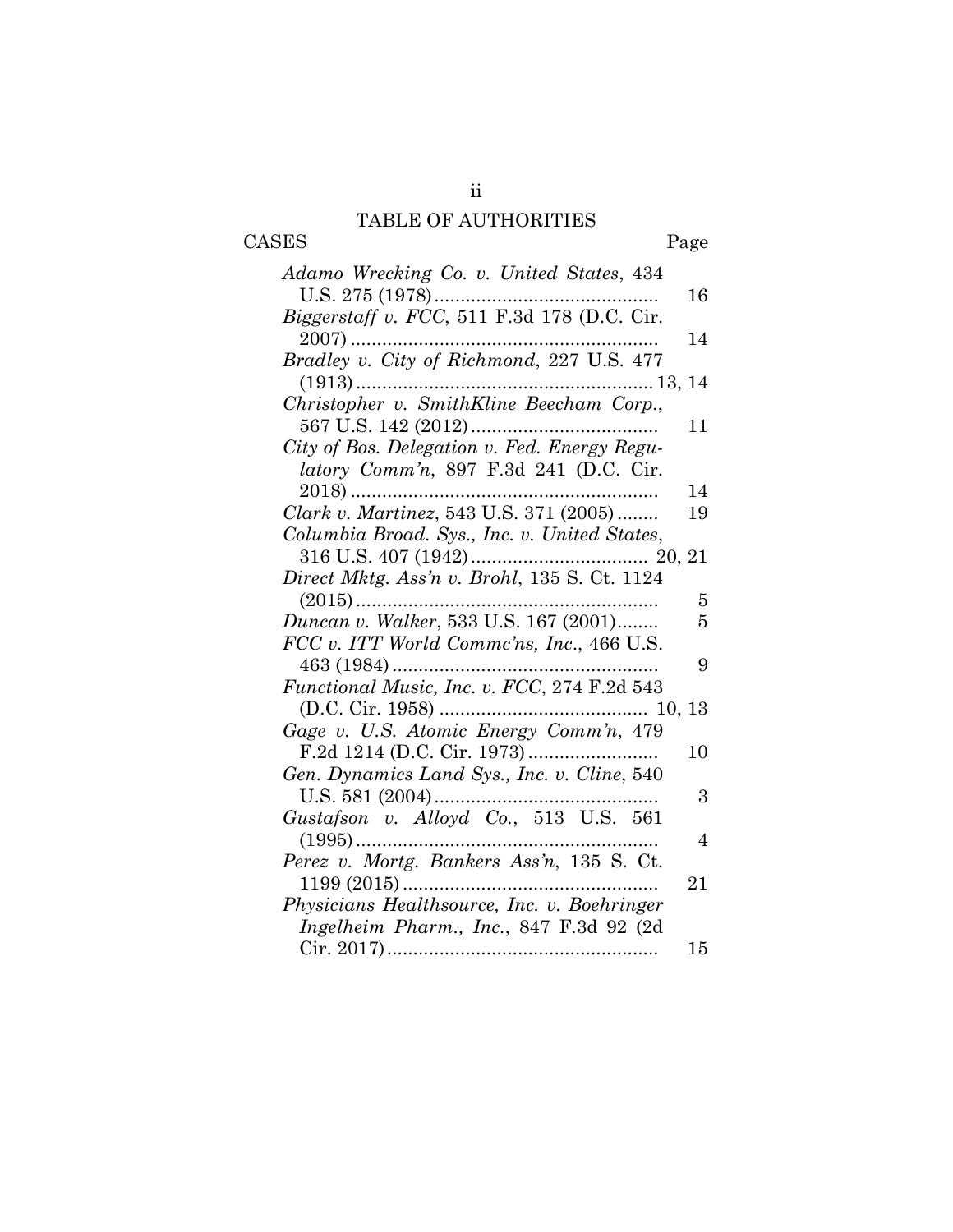# TABLE OF AUTHORITIES—continued

| TADLE OF AUTHONITIES—continued                                                                                                                                                                                                                                                                                            |
|---------------------------------------------------------------------------------------------------------------------------------------------------------------------------------------------------------------------------------------------------------------------------------------------------------------------------|
| Page                                                                                                                                                                                                                                                                                                                      |
| Port of Bos. Marine Terminal Ass'n v.                                                                                                                                                                                                                                                                                     |
| Rederiaktiebolaget Transatlantic, 400 U.S.                                                                                                                                                                                                                                                                                |
|                                                                                                                                                                                                                                                                                                                           |
| Susan B. Anthony List v. Driehaus, 573 U.S.                                                                                                                                                                                                                                                                               |
| 14                                                                                                                                                                                                                                                                                                                        |
| $149 (2014) \dots 149 (2014) \dots 149 (2014) \dots 149 (2014) \dots 149 (2014) \dots 149 (2014) \dots 149 (2014) \dots 149 (2014) \dots 149 (2014) \dots 149 (2014) \dots 149 (2014) \dots 149 (2014) \dots 149 (2014) \dots 149 (2014) \dots 149 (2014) \dots 149 (2014) \dots 149 (2014) \dots 149 (2014) \dots 149 ($ |
| 18                                                                                                                                                                                                                                                                                                                        |
| $United States v. Ruzicka, 329 U.S. 287$                                                                                                                                                                                                                                                                                  |
| 9                                                                                                                                                                                                                                                                                                                         |
|                                                                                                                                                                                                                                                                                                                           |
| 15                                                                                                                                                                                                                                                                                                                        |
|                                                                                                                                                                                                                                                                                                                           |
| 21                                                                                                                                                                                                                                                                                                                        |
| Venner v. Mich. Cent. R.R., 271 U.S. 127                                                                                                                                                                                                                                                                                  |
| 9                                                                                                                                                                                                                                                                                                                         |
| Whitney Nat'l Bank v. Bank of New Orleans                                                                                                                                                                                                                                                                                 |
| 18                                                                                                                                                                                                                                                                                                                        |
| <i>Woods v. Hills</i> , 334 U.S. 210 (1948)<br>6                                                                                                                                                                                                                                                                          |
| Yakus v. United States, 321 U.S. 414                                                                                                                                                                                                                                                                                      |
|                                                                                                                                                                                                                                                                                                                           |
| Yates v. United States, 135 S. Ct. 1074                                                                                                                                                                                                                                                                                   |
| 3                                                                                                                                                                                                                                                                                                                         |
| Yee v. City of Escondido, 503 U.S. 519                                                                                                                                                                                                                                                                                    |
|                                                                                                                                                                                                                                                                                                                           |

## STATUTES AND REGULATIONS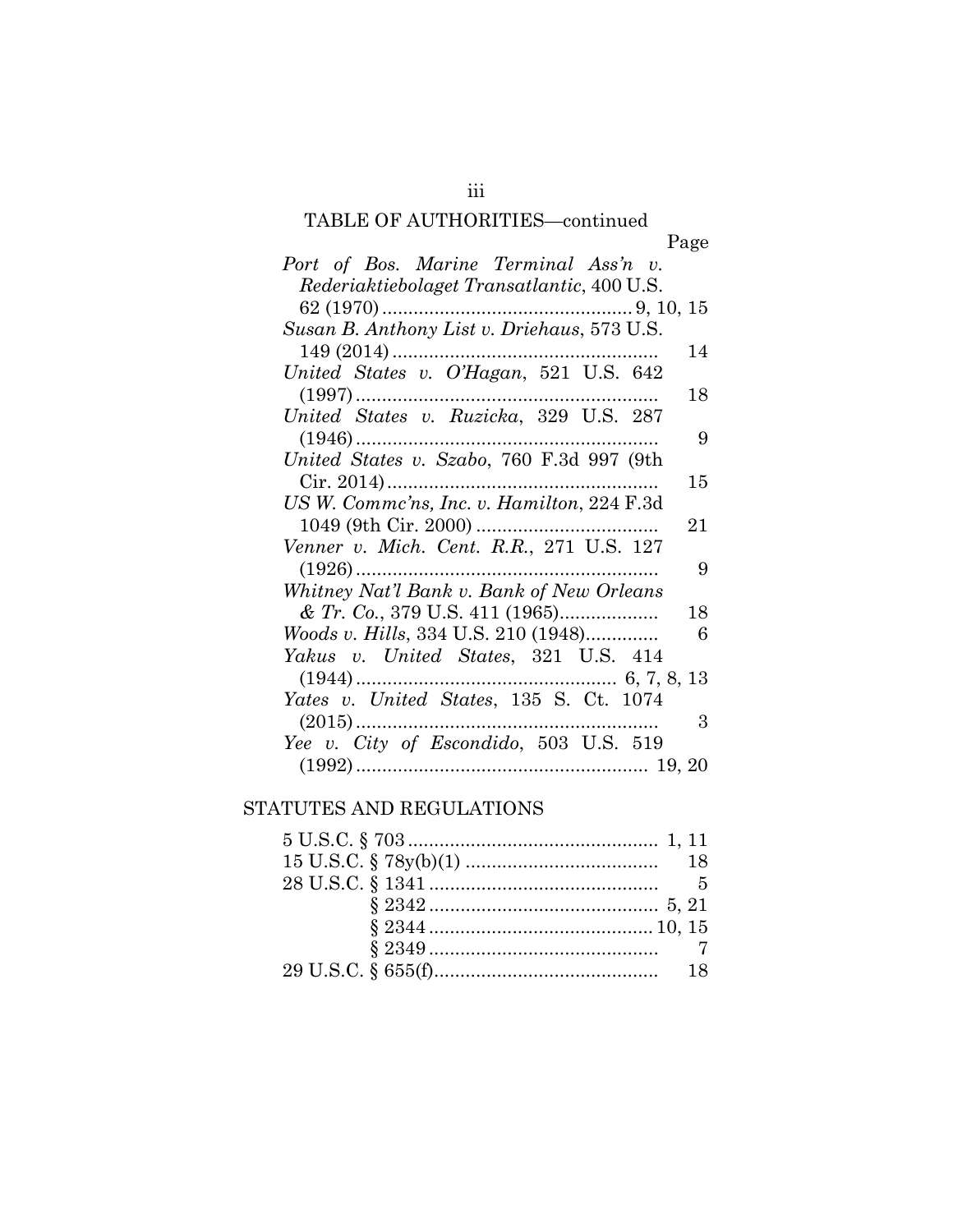# TABLE OF AUTHORITIES—continued

|                                                     | Page |
|-----------------------------------------------------|------|
|                                                     |      |
|                                                     | 10   |
| <i>Emergency Price Control Act of 1942, Pub. L.</i> |      |
|                                                     |      |
| Rules and Regulations Implementing the              |      |
| Telephone Consumer Protection Act of                |      |
| 1991, 70 Fed. Reg. 75,070 (Dec. 19,                 |      |
|                                                     |      |

# LEGISLATIVE HISTORY

## OTHER AUTHORITY

|  |  | U.S. Dep't of Justice, Attorney General's |  |  |
|--|--|-------------------------------------------|--|--|
|  |  | Manual on the Administrative Procedure    |  |  |
|  |  |                                           |  |  |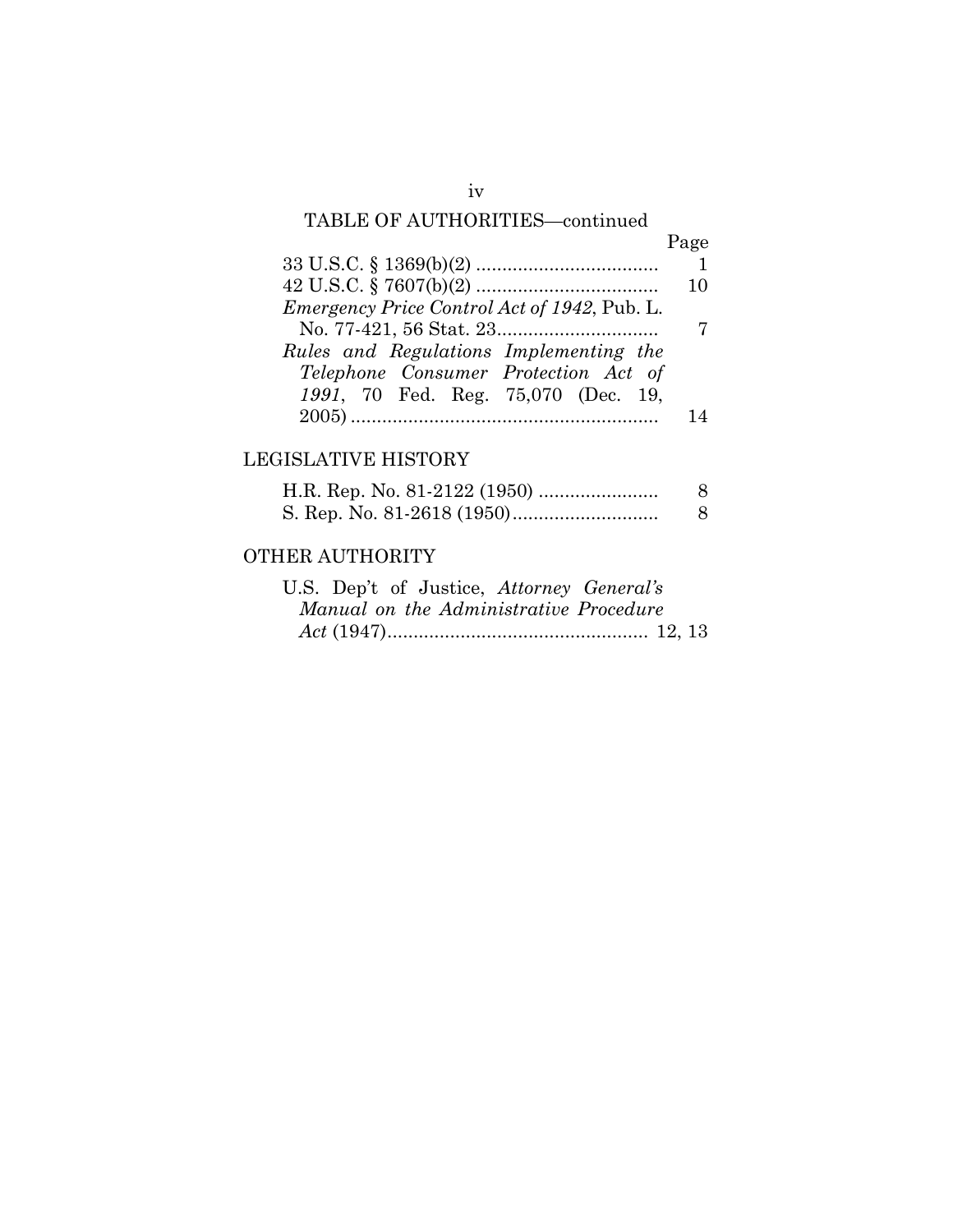#### **INTRODUCTION**

As the decision below recognized, there is "nothing unique" about the Hobbs Act. Pet. App. 8a. Like many agency review provisions, it establishes a "special statutory review proceeding" that allows parties to directly challenge agency action and obtain injunctive or declaratory relief against the government. 5 U.S.C. § 703. Such statutes are common in administrative law and, as the Government concedes, "ordinarily" preserve the right of defendants in enforcement proceedings to judicial review of agency actions in that setting, where their liberty or property rights are at risk. Govt. 24. Yet Respondent and the Government argue that the Hobbs Act strips defendants of this right by requiring enforcement courts to slavishly apply legal interpretations announced in covered agency orders. Nothing in the Hobbs Act compels that disturbing and anomalous result.

First, the text of the Hobbs Act does not support it. Respondent and the Government's position depends on reading the phrase "exclusive jurisdiction ... to determine the validity" in isolation, without regard to the surrounding text, other provisions of the Hobbs Act, or background principles of administrative law. All those sources support the same conclusion: the Act does not preclude judicial review of agency legal interpretations when enforcement actions are brought in district court. Congress knows how to expressly strip enforcement courts of jurisdiction to consider legal questions, *e.g.*, 33 U.S.C. § 1369(b)(2), and did not use such language in the Hobbs Act.

Second, Section 703 of the Administrative Procedure Act ("APA") entitles PDR to judicial review in this case because the Hobbs Act provided no opportunity for re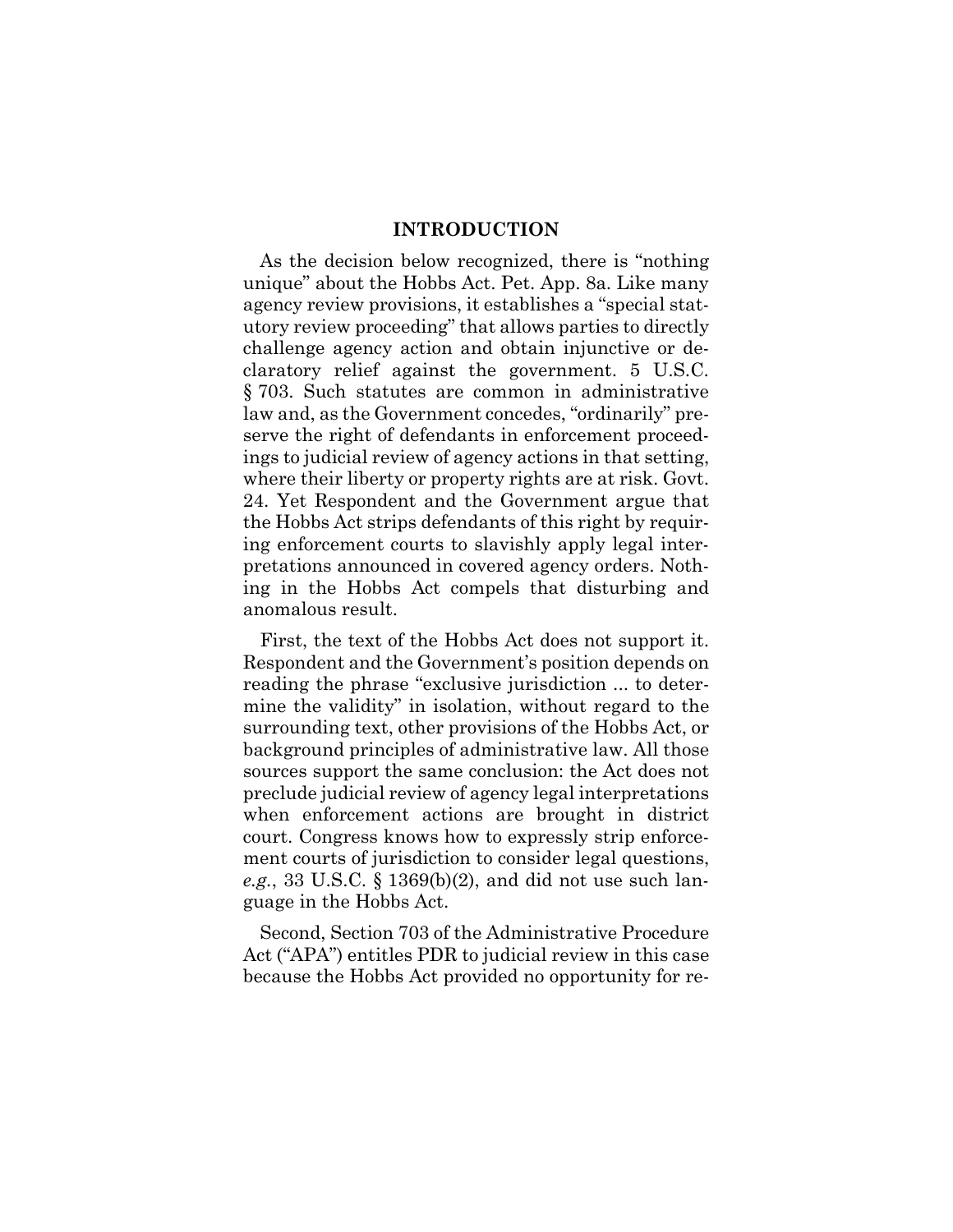view that was both prior and adequate. In arguing otherwise, the Government asserts a startlingly punitive view of adequacy, under which the 60-day window to obtain direct review of a generally applicable regulation is deemed adequate for *all* parties, even those that lacked standing to sue at the time. But obviously, parties that lack standing do not have *any* opportunity to sue—let alone an "adequate" one. In junk fax class action litigation, and other settings, the Government's position would deprive countless defendants of the opportunity to obtain a judicial determination of what the statute at the heart of their case means.

Finally, Respondent and the Government ignore the unsettling implications of their estoppel-on-steroids position—including the grave constitutional concerns it would raise. One such implication is that their jurisdiction-stripping arguments apply equally to a host of other statutes that likewise create an exclusive proceeding for direct review of agency action. If the FCC gets its wish, other agencies will line up to seek the same insulation from judicial review for their own legal interpretations. But properly construed, the Hobbs Act and other like statutes permit defendants facing ruinous liability to assert the basic litigation defense that they did not violate the law.

## **I. THE HOBBS ACT DOES NOT PRECLUDE TCPA DEFENDANTS FROM OBTAINING JUDICIAL REVIEW OF FCC LEGAL INTER-PRETATIONS.**

The Government attempts to recast this case as addressing "whether a litigant in a private district-court lawsuit may collaterally attack the validity of [an order] that could have been challenged under the Hobbs Act when it was issued." Govt. 1. But the question presented is far narrower. It asks only whether the Hobbs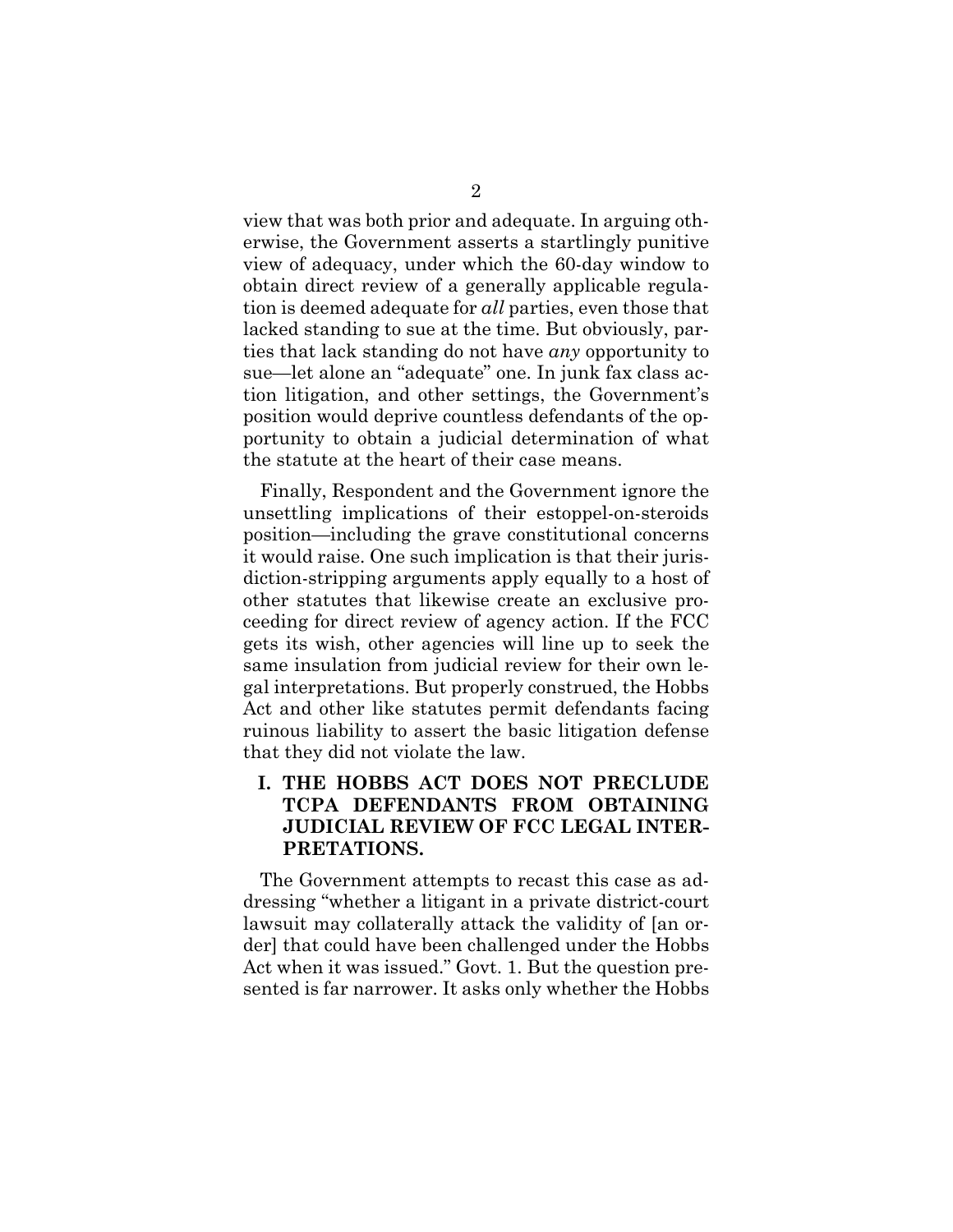Act strips district courts in TCPA proceedings of jurisdiction to consider a defendant's argument that the law, properly construed, did not prohibit its conduct let alone create exposure to massive class-action damages.

As PDR's opening brief demonstrated, the text and context of the Hobbs Act and Section 703 show that the Hobbs Act does no such thing. Respondent's and the Government's contrary arguments are unpersuasive.

### **A. Text and Context Require Construing the Hobbs Act More Narrowly than Respondent and the Government's Reading.**

The phrase at the heart of this case—"determine the validity"—appears twice in the Hobbs Act. The Government concedes that, in  $\S 2349(a)$ , a judgment "determining the validity" of an order refers to a specific "type[] of relief," Govt. 21-22, but contends "determine the validity" has a different meaning in § 2342. There, it supposedly refers to authority "to settle a question or controversy about [an order's] validity," without regard to any specific form of judicial relief. Govt. 11 (internal quotation marks omitted). That is wrong.

1. The Government construes "determine the validity" based solely on dictionary definitions of each word. Govt. 11-12. It then seeks to brush aside PDR's argument that context suggests a narrower definition, by asserting that the phrase is "unambiguous[]." Govt. 20. "Whether a statutory term is unambiguous," however, "does not turn solely on dictionary definitions of its component words." *Yates v. United States*, 135 S. Ct. 1074, 1081 (2015) (plurality opinion). "[S]tatutory language must be read in context since a phrase gathers meaning from the words around it." *Gen. Dynamics Land Sys., Inc. v. Cline,* 540 U.S. 581, 596 (2004) (alterations and internal quotation marks omitted).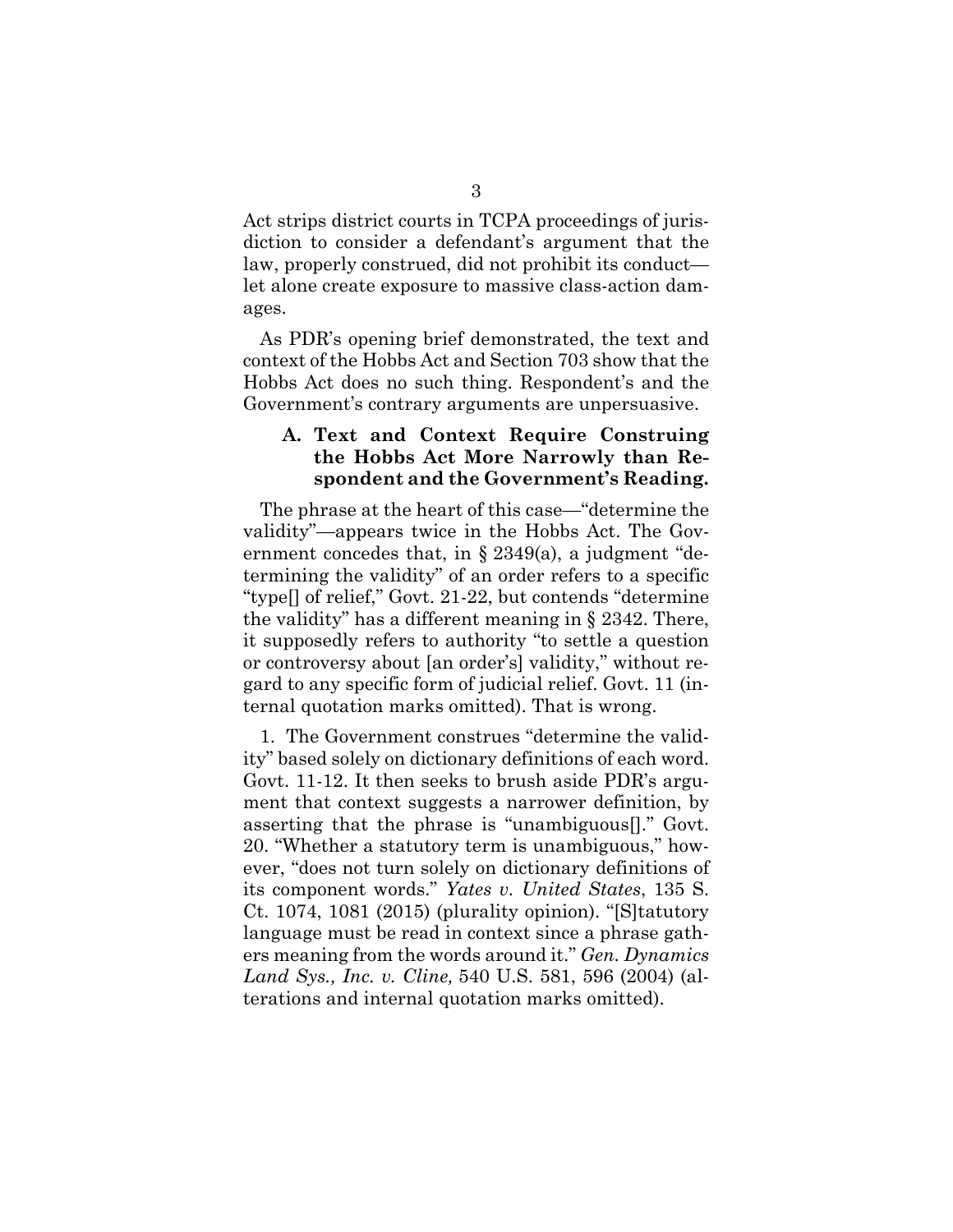Here, every contextual clue supports PDR's position. The Government concedes that § 2349 uses "determining the validity" to "specif[y] the type[] of relief that a court may enter." Govt. 22. The natural inference is that the phrase "determine the validity" has the same import in § 2342, because the "normal rule of statutory construction" is that "identical words used in different parts of the same act are intended to have the same meaning." *Gustafson v. Alloyd Co.*, 513 U.S. 561, 570 (1995) (internal quotation marks omitted).

The Government attempts to circumvent this interpretive rule by contending that § 2349(a) describes the "judicial relief that the Hobbs Act *authorizes*," while § 2342 defines the judicial action the Act "*forecloses*." Govt. 21-22. Both provisions, however, are phrased as affirmative grants of authority; neither expressly forecloses anything. Moreover, the contention that § 2349(a) *authorizes* judicial actions while § 2342 *forecloses* them sheds no light on whether the judicial actions discussed in the two provisions are the same or different. Again, because Congress used the same phrase twice, the "normal" interpretation is that Congress meant in both places to refer to the same actions. *Gustafson*, 513 U.S. at 570.

The Government also stresses that § 2342 "does not contain the word 'judgment,'" Govt. 22, but never explains why that difference matters. If the word's absence in § 2342 affected the meaning of "determine the validity," it would also affect the meaning of the remaining verbs listed in the string. The Government, however, never explains how the presence or absence of "judgment" would, for example, affect the understanding of "enjoin," and no answer is apparent. In both provisions, "enjoin" refers to injunctive relief that may issue as part of a judgment.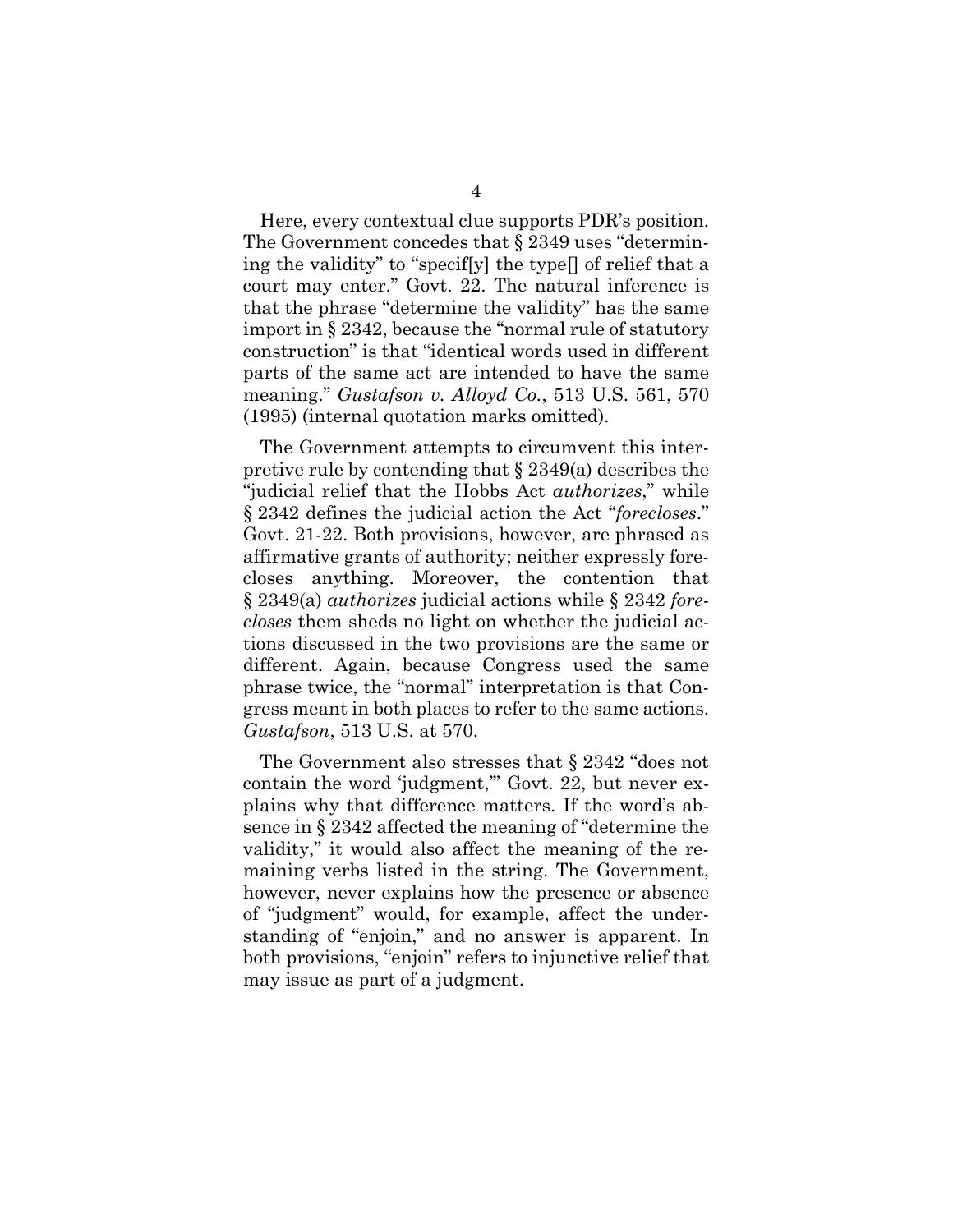The Government likewise makes no effort to connect its construction of "determine the validity" to the adjoining terms "enjoin," "set aside," and "suspend." 28 U.S.C. § 2342. In *Direct Marketing Association v. Brohl*, this Court recognized that the words "enjoin' and 'suspend' are terms of art in equity" that "refer to different equitable remedies that restrict or stop official action to varying degrees." 135 S. Ct. 1124, 1132 (2015). The Court thus construed the adjacent term "restrain" in the Tax Injunction Act—which provides that district courts "shall not enjoin, suspend or restrain the assessment, levy or collection of any tax under State law," 28 U.S.C. § 1341—to also refer to equitable relief, rejecting the broader dictionary-based construction adopted by the lower court that "restrain" means any action that might have a "negative impact" on State tax collection. 135 S. Ct. at 1132-33. The same logic applies here. Just as "enjoin," "suspend," and "set aside" denote specific remedies available in administrative litigation, "determine the validity" likewise denotes a remedy available against an agency—declaratory relief.

Finally, the Government's expansive reading of "determine the validity" conflicts with the interpretive "duty to give effect, if possible, to every clause and word of a statute." *Duncan v. Walker*, 533 U.S. 167, 174 (2001) (internal quotation marks omitted). The Government reads "determine the validity" to refer to any determination of whether an agency's action is "sound," "good," or "legally sufficient or efficacious." Govt. 12. If that were correct, the terms "enjoin," "set aside," and "suspend" in § 2342 would be superfluous because a court could not "enjoin" or "suspend" an agency action without finding that it is *not* "sound" or "good."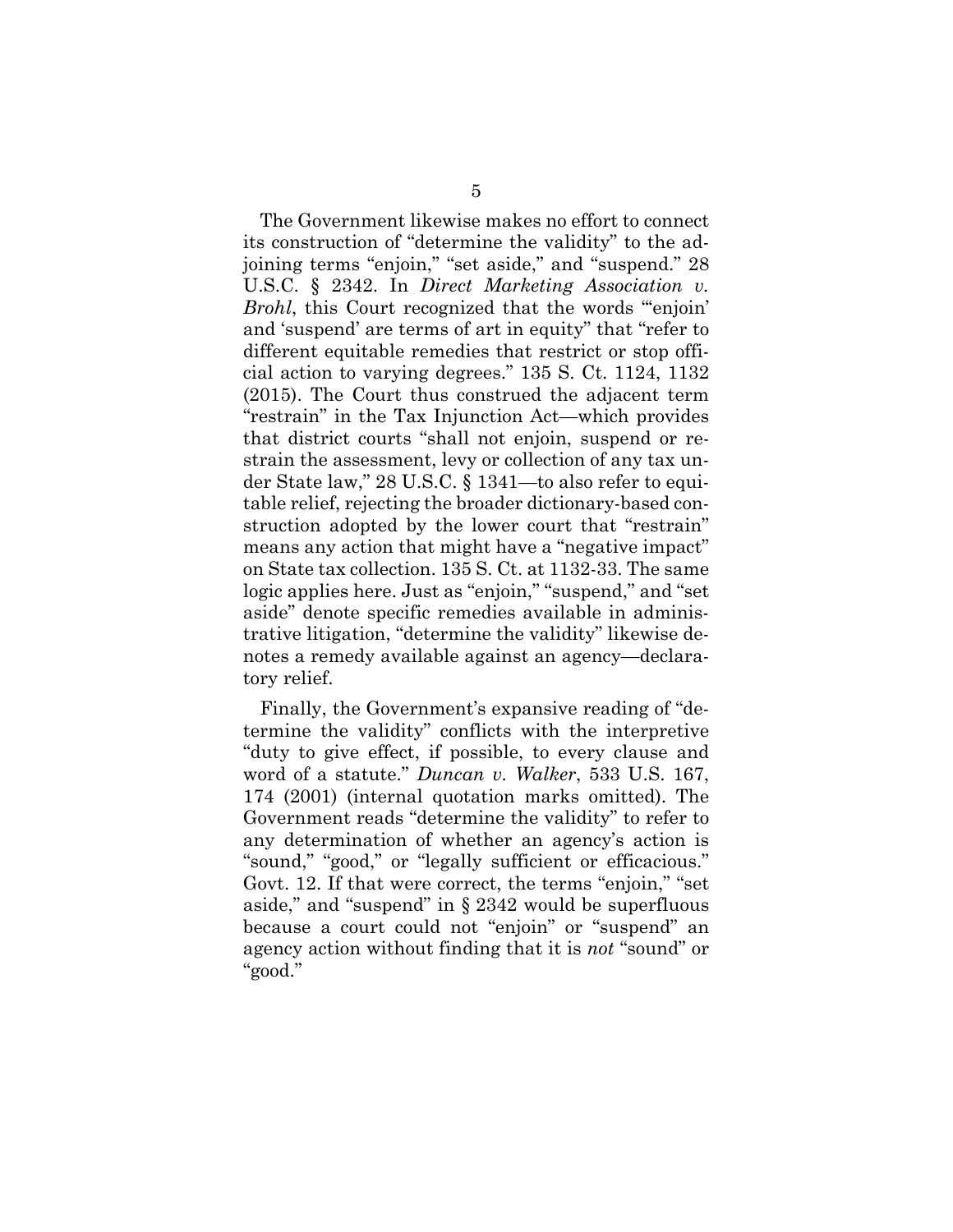PDR's construction avoids such surplusage. "Enjoin," "set aside," and "suspend" each refer to a different type of injunctive relief, and "determine the validity" correspondingly refers to declaratory relief.

2. History also refutes the Government's position. The Government asserts that the phrase "determine the validity" was "obviously transplanted" from the Emergency Price Control Act (EPCA), which this Court had interpreted to give "clear indication" of a congressional intent to preclude district courts from considering the validity of war-time price regulations as a defense in civil and criminal enforcement actions. *Yakus v. United States*, 321 U.S. 414, 429-31 (1944); *see also Woods v. Hills*, 334 U.S. 210, 213-14 (1948). By supposedly taking this language from the EPCA, the Government contends, Congress "br[ought] the old soil with it," imparting to the Hobbs Act the same preclusive effect. Govt. 14 (quoting *Stokeling v. United States*, 139 S. Ct. 544, 551 (2019)).

This argument, however, overlooks stark textual differences between the EPCA and the Hobbs Act.

Unlike the Hobbs Act, the EPCA *expressly* addressed whether Congress intended to preclude enforcement courts from considering the validity of agency action. Contrary to the Government's suggestion, the EPCA did not merely grant the Emergency Court of Appeals "exclusive jurisdiction to determine the validity of a covered order," and leave all else to implication. Govt. 13 (quoting EPCA, Pub. L. No. 77-421, § 204(d), 56 Stat. 23, 33 (1942)). Rather, in the sentence immediately following the passage quoted by the Government, the EPCA stated:

Except as provided in this section, *no court, Federal, State, or Territorial, shall have jurisdiction*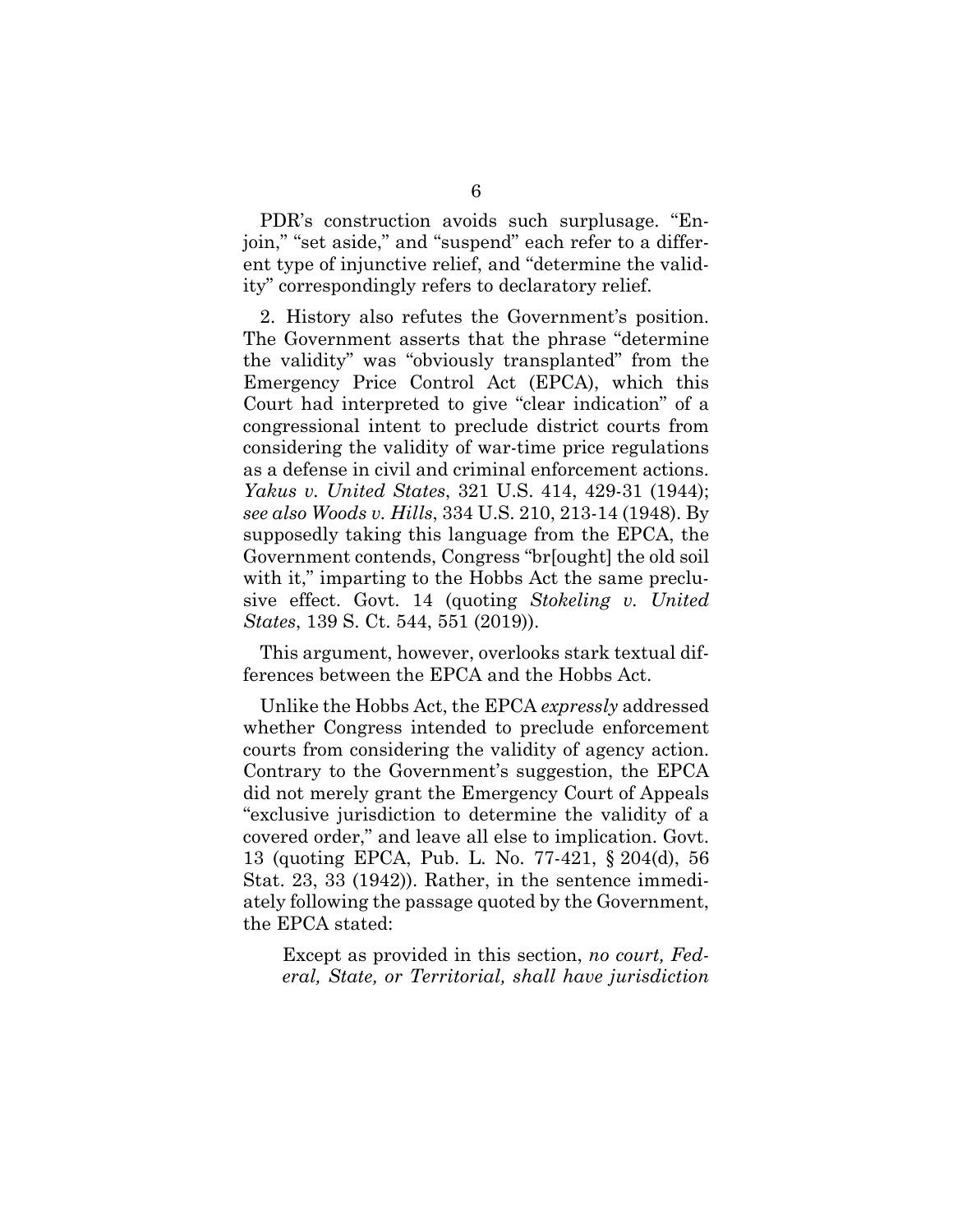*or power to consider the validity* of any such regulation, order, or price schedule, or to stay, restrain, enjoin, or set aside, in whole or part, any provision of this Act authorizing the issuance of such regulations or orders ... or any provision of any such regulation, order, or price schedule....

#### § 204(d), 56 Stat. at 33 (emphasis added).

The Government excises this latter sentence even though it was critical to the Court's statutory holding in *Yakus*. *See* Govt. 13-14. The Court's specific holding was that the sentence highlighted by the Government, when "*coupled with* the provision that 'no court ... shall have jurisdiction or power to *consider the validity* of any such regulation,'" was "broad enough in terms to deprive the district court of power to *consider the validity* of the Administrator's regulation or order as a defense to a criminal prosecution for its violation" *Yakus*, 321 U.S. at 429-30 (quoting § 204(d), 56 Stat. at 33) (emphases added). Thus, *Yakus* did not "authoritatively construe" the language supposedly linking the Hobbs Act and EPCA. Govt. 14. It instead construed that language *in combination* with a far broader provision expressly prohibiting other courts from "consider[ing] the validity" of covered orders—a provision the Hobbs Act conspicuously lacks.

Furthermore, Congress used the phrase "determine the validity" differently in the Hobbs Act than in the EPCA. In the EPCA, the phrase stands alone; in the Hobbs Act, it is one component in a list of terms in which every other term plainly describes a type of judicial relief. And unlike the Hobbs Act, the EPCA nowhere uses the phrase "determine the validity" in a manner that can *only* refer to a grant of declaratory relief. *See* 28 U.S.C. § 2349(a). The two statutes thus employ the same phrase, but in very different ways.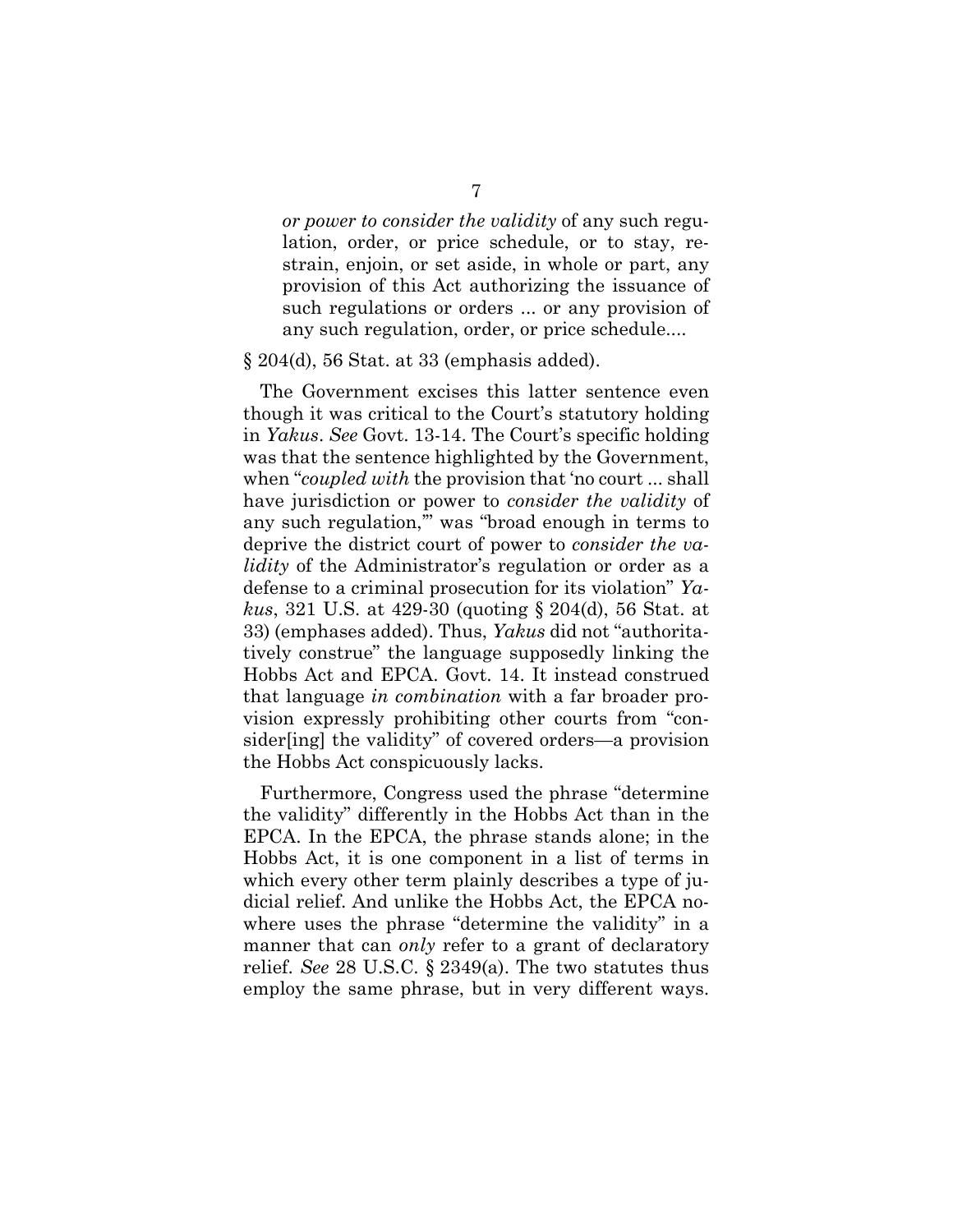The Government errs badly in ignoring those textual and contextual differences. *See supra* 3-6.

The Hobbs Act's legislative history further undermines the Government's assertion that the Act descends from the EPCA. Neither the House nor Senate report even mentions the EPCA. Instead, these reports make clear that the Act was modeled on "the pattern established for review of orders of the Federal Trade Commission in 1914 and followed by other laws since then in relation to many other agencies," including the SEC and NLRB. H.R. Rep. No. 81-2122, at 4 (1950) (citation omitted); *see* S. Rep. No. 81-2618, at 3 (1950). Context again helps explain why. The EPCA was "adopted as a temporary wartime measure" linked to the grave "circumstances attending its enactment," *i.e.*, the nation's ramp-up to total war after Pearl Harbor. *Yakus*, 321 U.S. at 419, 431-32. There was no reason for Congress to look to an exceptional wartime statute for Hobbs Act inspiration when it had available many other ordinary direct review statutes that applied to civilian agencies in peacetime.

3. The Government's sweeping view of the Hobbs Act also lacks support in this Court's decisions interpreting the Act and its predecessor, the Urgent Deficiencies Act. None of the cases cited by the Government embraces the view that the Hobbs Act precludes defendants subjected to enforcement actions from seeking review of an agency's generally applicable legal interpretation.

To begin, *FCC v. ITT World Communications, Inc.* and *Venner v. Michigan Central Railroad* were not enforcement actions at all. Both involved obvious efforts to circumvent available direct review proceedings by seeking to enjoin not agency orders themselves, but conduct the orders blessed. In *Venner*, the Interstate Commerce Commission entered an order approving a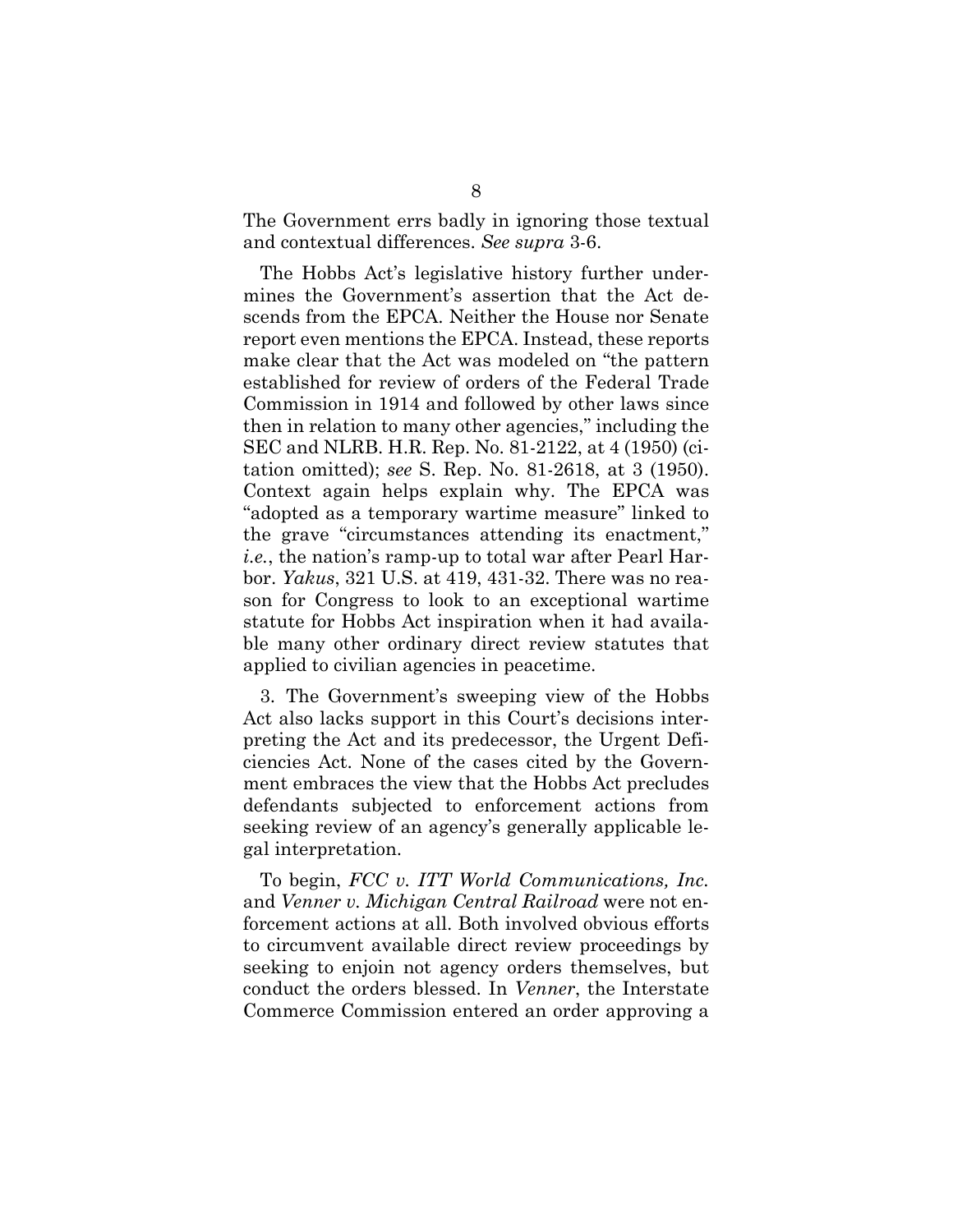specific transaction between railroad companies; the next day the plaintiff sued to block that very transaction. 271 U.S. 127, 128-29 (1926). In *ITT*, the petitioner *simultaneously* sought relief under the Hobbs Act and in district court. 466 U.S. 463, 465-66 (1984). In both cases, the Court saw through the ploys, making clear that "[l]itigants may not evade" the Hobbs Act through such maneuvers. *Id.* at 468.

*Port of Boston Marine Terminal Ass'n v. Rederiaktiebolaget Transatlantic* similarly involved an attempt to evade Hobbs Act review of a party-specific order. There, a vessel owner claimed it was not liable for fees that had been approved by the Federal Maritime Commission because the fees were supposedly invalid. 400 U.S. 62, 67-68 (1970). The vessel owner argued that it had not participated in the Maritime Commission proceedings that approved the fees and therefore was not bound by the commission's order. *Id.* at 71. Tellingly, in rejecting this argument, the Court did not state that § 2342 flatly foreclosed the defendant's district court challenge. Instead, the Court emphasized that the defendant "was in fact represented before the Commission," "its interests were clearly at stake," and it "had every opportunity to participate before the Commission and then to seek timely review in the Court of Appeals," which it "chose not to do." *Id.* at 71-72. *Port of Boston* thus held that when an administrative proceeding settles specific parties' rights, those parties must seek review under the Hobbs Act and cannot circumvent it through "collateral" challenges. *Id.* at 72; *accord United States v. Ruzicka*, 329 U.S. 287 (1946).

These decisions do not support the Government's argument that the Hobbs Act precludes enforcement review of generally applicable rules. Such rules, by definition, apply to indeterminate parties, whose specific rights and interests may not have been "clearly at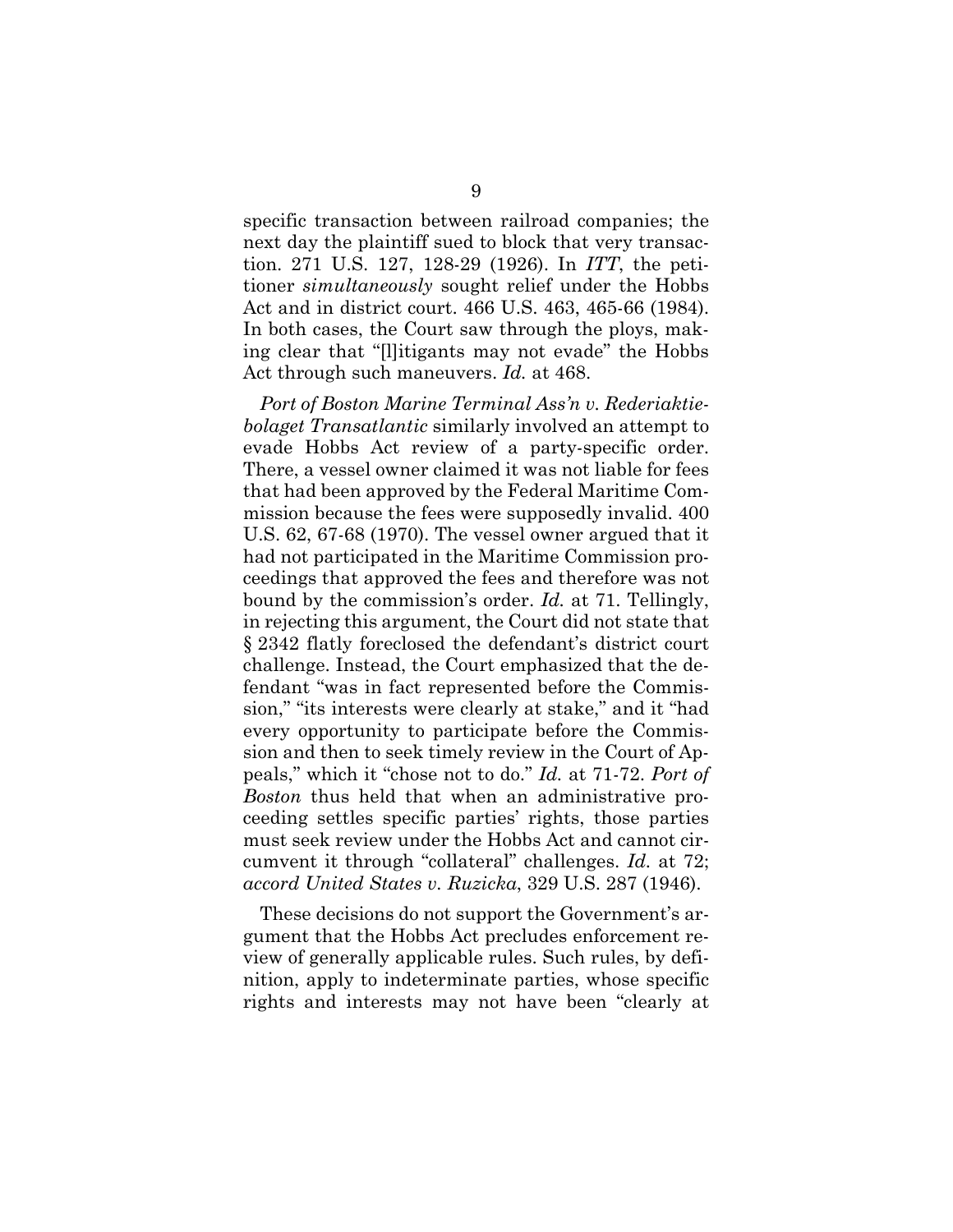stake" in the administrative proceeding that produced the rule, and who may not have had "every opportunity" to participate before the agency. *Port of Boston*, 400 U.S. at 72; *see Gage v. U.S. Atomic Energy Comm'n*, 479 F.2d 1214, 1218 (D.C. Cir. 1973) ("Unlike those subject to adjudicative orders, persons who may ultimately be affected by regulations may have legitimate grounds for deciding not to join in the formulation of the rules."). Indeed, every court of appeals to consider the issue has held that when such rules are applied in subsequent enforcement proceedings, respondents can challenge the rules' validity even if the Hobbs Act's 60-day review period has run. Br. 27; *see, e.g.*, *Functional Music, Inc. v. FCC*, 274 F.2d 543, 546 (D.C. Cir. 1958).

The Government attempts to distinguish those decisions on the ground that they still require review to occur "in the court of appeals under the Hobbs Act procedures." Govt. 30. This misses the point: If the Government's reading of § 2342 were correct, *Functional Music* would be wrong. That is, if  $\S 2342$  actually precluded enforcement review, the *only* opportunity to challenge a rule would be in the 60 days after it issued. 28 U.S.C. § 2344. By its terms, that limitations period would apply regardless whether subsequent enforcement occurred in an administrative or judicial forum. *See id.* Once that window closed, defendants could dispute only whether a rule applied to them, not whether the rule itself is lawful. *Cf.* 42 U.S.C. § 7607(b)(2) (restricting review of certain Clean Air Act regulations in this manner). Thus, the ability under *Functional Music* to challenge an "underlying rule" in an enforcement action is further proof that the "exclusive jurisdiction" over covered orders in § 2342 is "exclusive" only as to direct review. 274 F.2d at 546. It does not displace the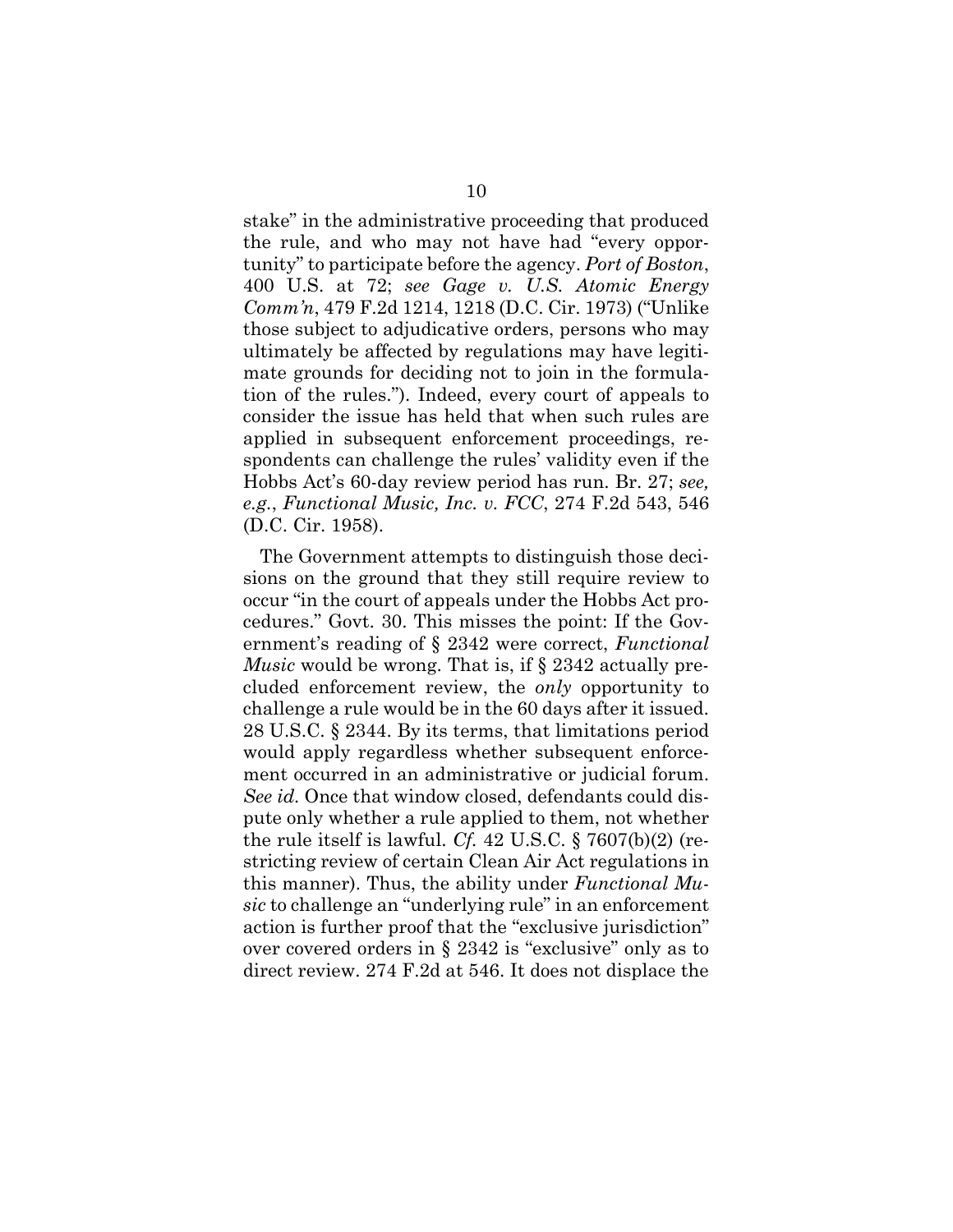review traditionally available in the event of enforcement. *Functional Music* also demonstrates that the Hobbs Act does not pursue the goal of "quick, nationwide resolution of the validity of covered agency actions," Govt. 18, at the cost of enforcement review.1

### **B. The Hobbs Act Did Not Provide a Prior, Adequate, and Exclusive Opportunity for Judicial Review of the 2006 Order.**

Neither Respondent nor the Government disputes that the preclusive effect of the Hobbs Act is limited by the APA, which provides, "[e]xcept to the extent that prior, adequate, and exclusive opportunity for judicial review is provided by law, agency action is subject to judicial review in civil or criminal proceedings for judicial enforcement." 5 U.S.C. § 703. Instead, they contend that the Hobbs Act gave PDR two "prior, adequate, and exclusive" opportunities for review of the 2006 Order: prior to its release, through participation in the underlying FCC proceeding; and after Respondent sued, by filing a new petition to the FCC (whether for reconsideration, a declaratory order, or rulemaking). Resp. 25-42; Govt. 24-29. They are wrong.

l

<sup>&</sup>lt;sup>1</sup> Nor do the reliance interests invoked by the Government justify eliminating enforcement review. The Government raises the specter of TCPA *plaintiffs* challenging FCC orders creating safe harbors on which defendants relied. Govt. 19. But even if those safe harbors were held impermissible, imposing retroactive liability on parties that relied on them would raise due process questions not presented here. *See Christopher v. SmithKline Beecham Corp.*, 567 U.S. 142, 156 (2012) (refusing to defer to agency interpretation that would "impose potentially massive liability on respondent for conduct that occurred well before that interpretation was announced" because such deference "would seriously undermine the principle that agencies should provide regulated parties fair warning of the conduct a regulation prohibits or requires" (internal quotation marks and alteration omitted)).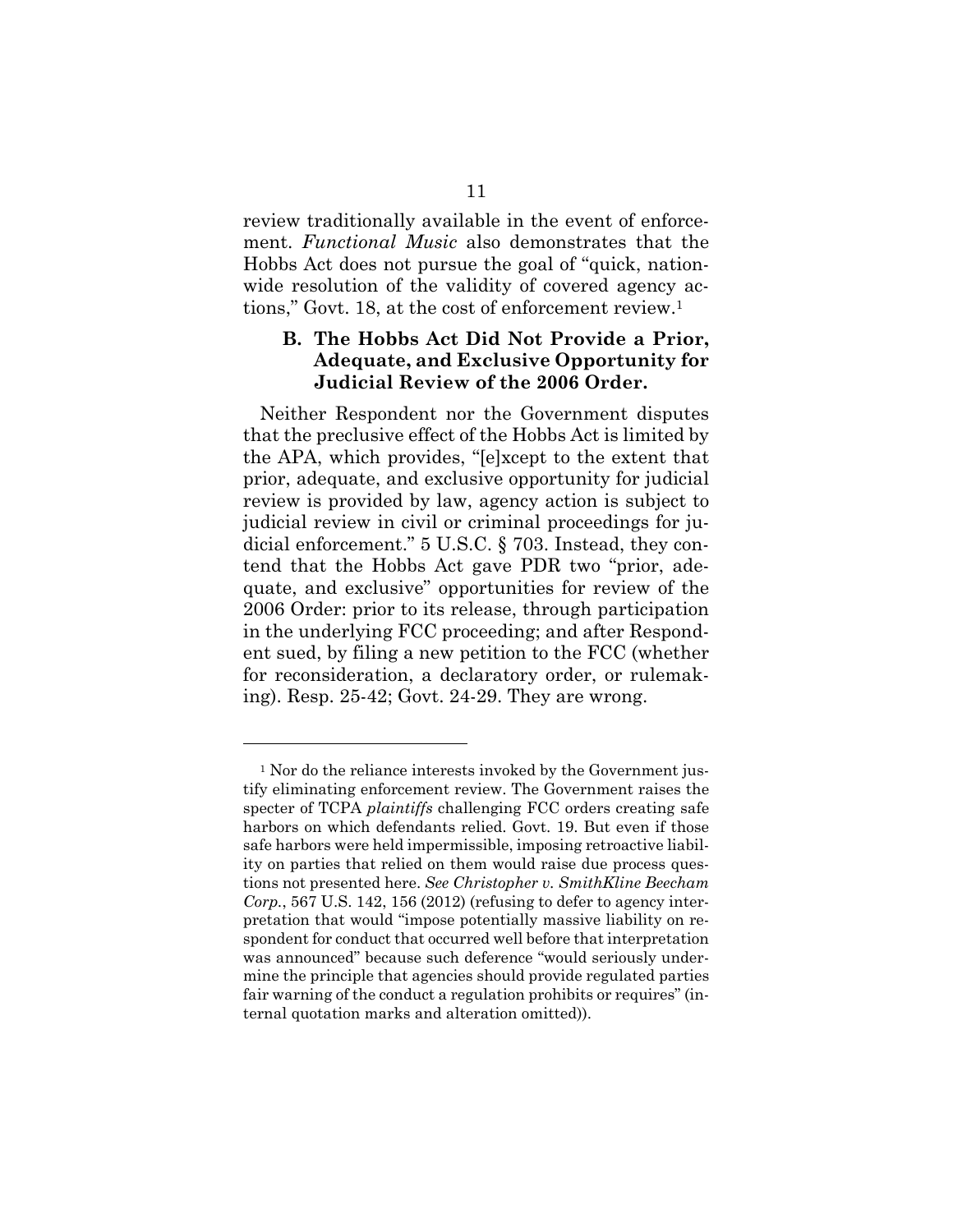1. The Government claims that PDR had an "adequate" opportunity to challenge the 2006 Order during the 60-day window after its release. Relying on the Attorney General's Manual on the Administrative Procedure Act (1947) [hereinafter *APA Manual*], the Government contends that Section 703 is "most naturally understood to incorporate the concept of 'adequacy' that the Court articulated in *Yakus*." Govt. 25. The Government appears to view that "concept of 'adequacy'" to mean that if an agency review scheme permits parties to "present their claims to the agency and then seek judicial review within a particular time," it is categorically "adequate," except (perhaps!) as applied to parties that did not exist during the direct review period. Govt. 25-26.

That cannot be correct. Even the Government concedes that Section 703 was intended to establish a "general rule that, when a defendant's liability depends in part on the propriety of an agency action, that action ordinarily can be challenged in a civil or criminal enforcement suit." Govt. 24. Under the Government's "concept of adequacy," however, Section 703 would be meaningless. Every review scheme that offers direct review would qualify as "adequate," and so defendants could never obtain review in enforcement proceedings.

The Government misunderstands "adequacy" because it misreads *Yakus*. There, the discussion of "adequacy" was part of the Court's due process holding. In sustaining the EPCA, *Yakus* did not adopt a myopic rule that all review schemes that run through agency processes to a court are "adequate" at all times and for all purposes, as the Government suggests. Rather, it upheld the EPCA's rigid 60-day review window as adequate—even with respect to enforcement proceed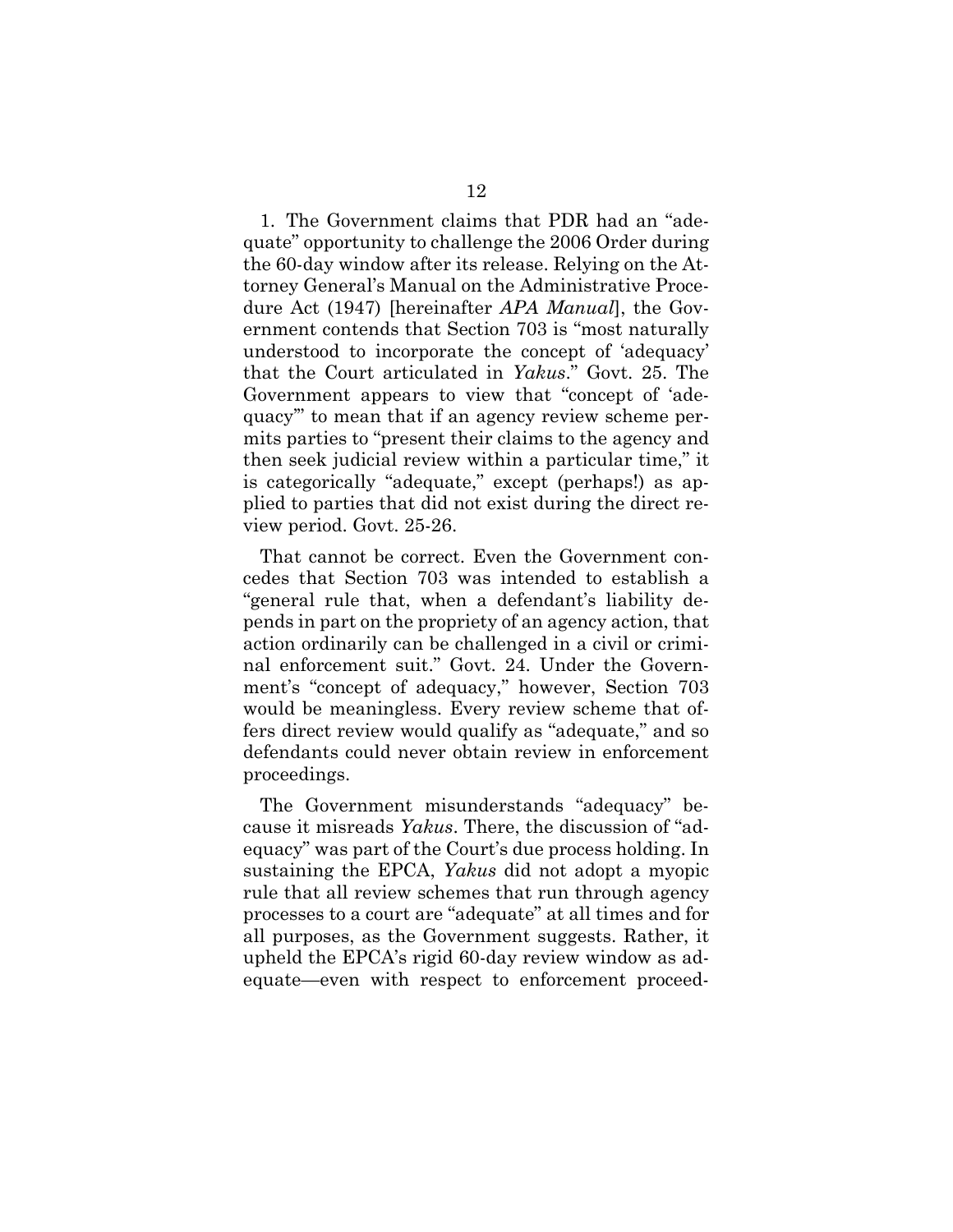ings—because of "the urgency and exigencies of wartime price regulation." 321 U.S. at 435. In those circumstances, the Government's regulatory interests were at their zenith, and parties could reasonably have been expected to be—and Mr. Yakus in fact was—attuned to the Government's dictates. *Id.*

The cases cited in *Yakus*'s adequacy discussion confirm that adequacy requires a real, rather than theoretical, opportunity to litigate. *Bradley v. City of Richmond*, 227 U.S. 477 (1913), for example, involved a constitutional challenge to a municipal tax scheme. The Court upheld the scheme, subject to this qualifier: "If the right to appear and be heard and to obtain a review should prove illusory, there would, under general principles of jurisprudence, remain the right to judicial review...." *Id.* at 483.

The *APA Manual* supports this same contextualized notion of "adequacy." In a passage ignored by the Government, the Manual states that in considering whether judicial review is available in enforcement proceedings under Section 703, "the extent to which the 'opportunity' for judicial review prior to the enforcement proceeding has been *waived or disregarded by the defendant in those proceedings* must also be considered." *APA Manual* 101 (emphasis added). The Manual thus anticipates decisions such as *Port of Boston*. Where an agency order specifically determines a party's particular rights and that party chooses not to pursue immediate review, it will often be fair to say that the "defendant in [the] proceedings" has "waived or disregarded" its opportunity for review.

This logic, however, does not hold for orders promulgating generally applicable rules. "[U]nlike ordinary adjudicatory orders, administrative rules and regulations are capable of continuing application." *Functional Music*, 274 F.2d at 546. They apply to any party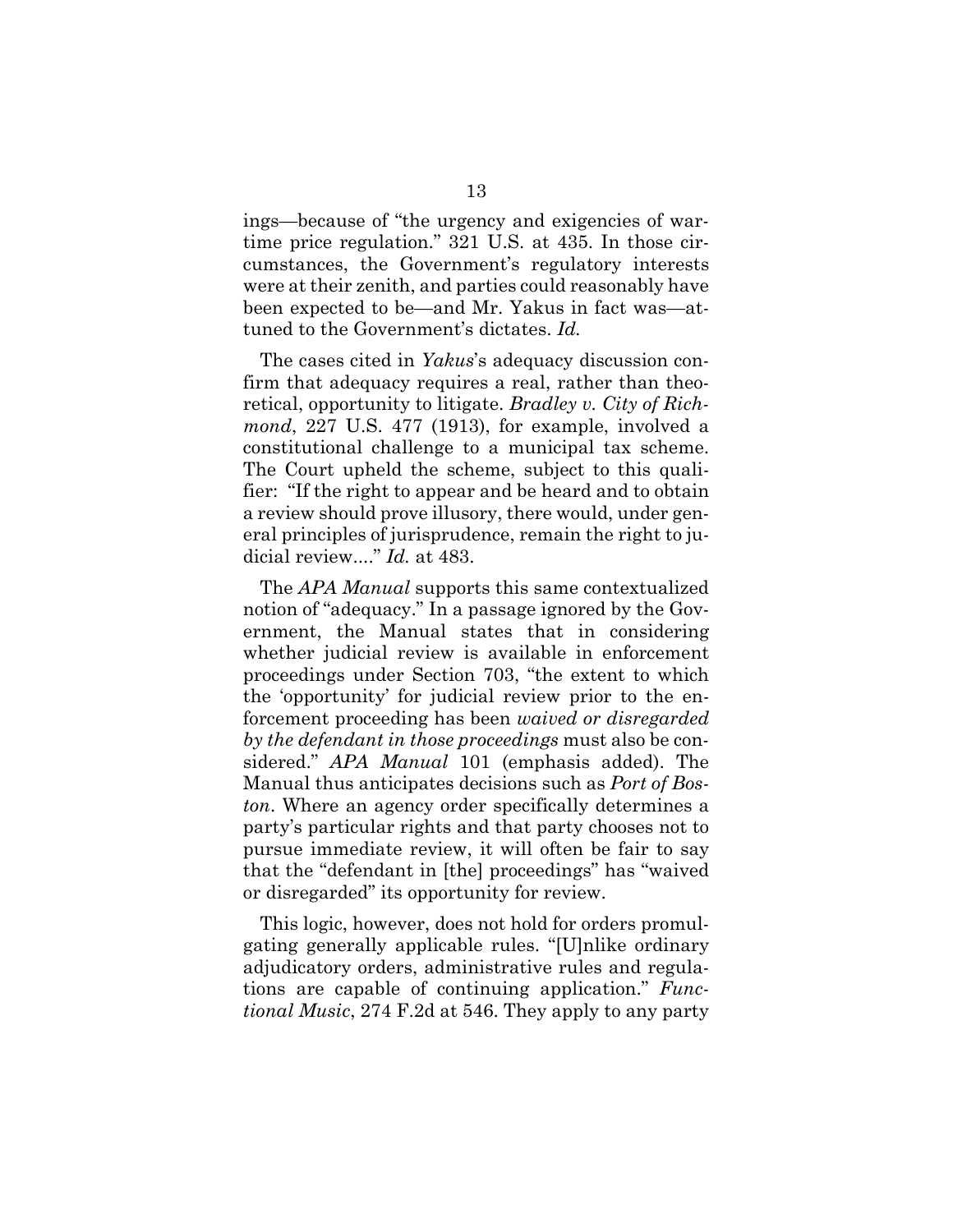whose conduct falls within their scope, regardless of whether the party was engaged in that activity, planning to engage in that activity, or even in existence at the time the rules were issued. The Government refuses to say whether it thinks Hobbs Act review is adequate for parties that did not exist when a rule was promulgated, *see* Govt. 28, but its argument that the 60-day window suffices for any party that did exist at that time is little better. Mere existence, after all, does not confer standing, without which a party cannot obtain direct review even if it participates in agency proceedings. *See City of Bos. Delegation v. Fed. Energy Regulatory Comm'n*, 897 F.3d 241, 248 (D.C. Cir. 2018). Unless a party can show that it was at least imminently planning to engage in the regulated activity, the path to direct review is closed. *See Susan B. Anthony List v. Driehaus*, 573 U.S. 149, 158 (2014).2 In such circumstances, the opportunity for direct Hobbs Act review is "illusory," *Bradley*, 227 U.S. at 483, and Section 703's "adequacy" standard is properly read to permit judicial review of agency action within an enforcement proceeding.

PDR's circumstances provide a case-in-point. Nothing in the record indicates that, in 2006, PDR was engaged or planning to engage in activity subject to the 2006 Order. Therefore, even if PDR could travel back in time to December 19, 2005, review the 384 pages of the Federal Register published that day, when the FCC "open[ed] a new docket" to "seek[] comment" on its "unsolicited facsimile advertising rules," 70 Fed. Reg. 75,070, and submit comments in that proceeding,

l

<sup>2</sup> The FCC knows this full well. It challenged the constitutional standing of both parties that sought Hobbs Act review of the 2006 Order, and prevailed as to one. *See Biggerstaff v. FCC*, 511 F.3d 178, 184 (D.C. Cir. 2007). The Government now describes that victory as resting on "procedural grounds." Govt. 5.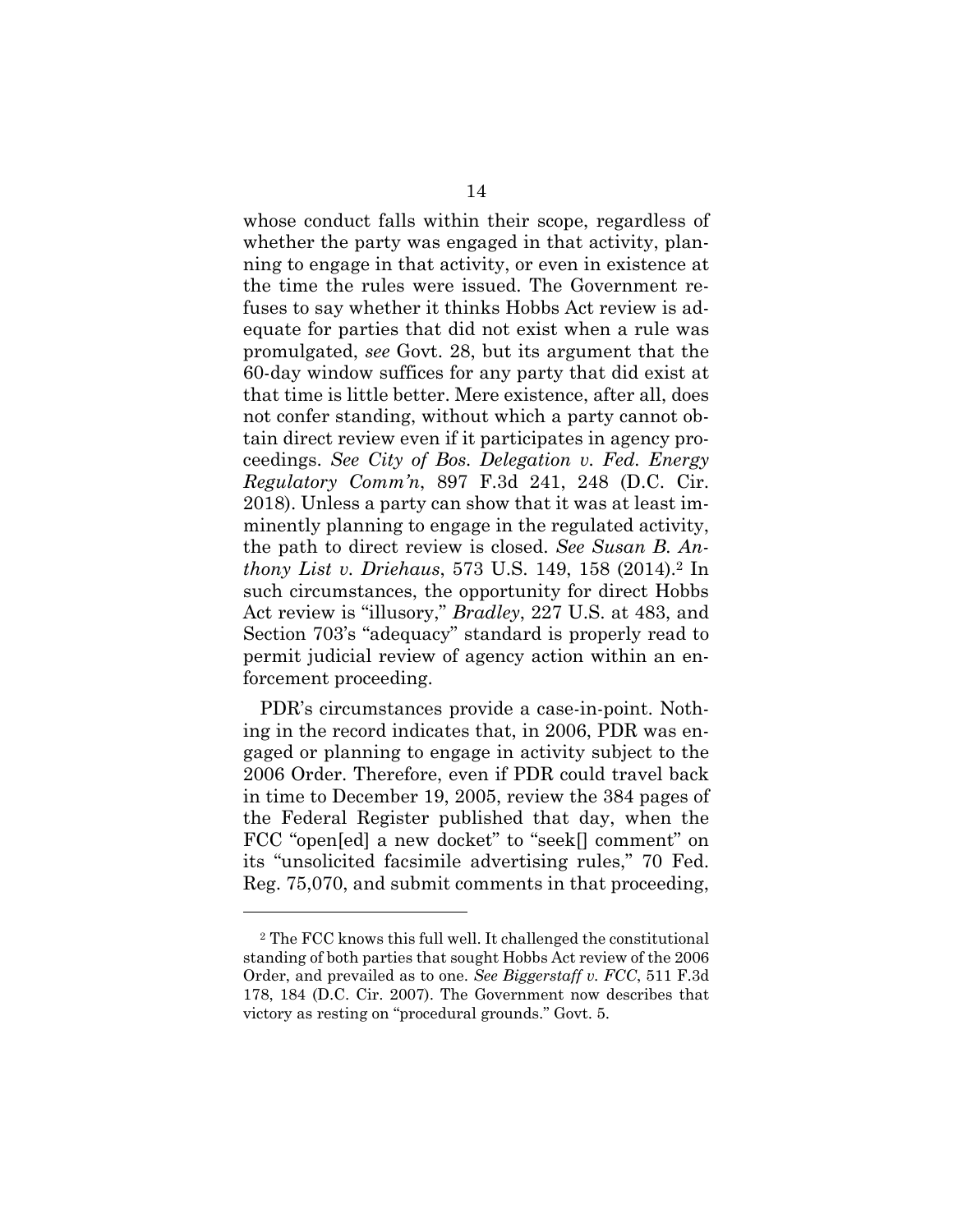it still could not have sued under the Hobbs Act. An abstract interest in administrative proceedings does not create Article III standing.

For PDR, the opportunity for direct Hobbs Act review of the 2006 Order was illusory because PDR lacked statutory standing to raise such a challenge. Br. 25-27. In 2006, PDR was a stranger to the FCC proceedings, and thus not "aggrieved" by the 2006 Order. 28 U.S.C. § 2344. Nor did it know how the FCC's interpretation would one day be construed by the Fourth Circuit or any other court (many of which disagree with the Fourth Circuit's view of what the 2006 Order means). *See Physicians Healthsource, Inc. v. Boehringer Ingelheim Pharm.*, *Inc.*, 847 F.3d 92, 96 n.1 (2d Cir. 2017) (citing cases).3 And once Respondent sued PDR in 2014, it was far too late for PDR to seek direct review.

The Government's primary response is "too bad." In its view, "a mode of judicial review is not inadequate simply because a particular litigant fails to satisfy the statutory prerequisites for invoking it." Govt. 26. But the cases the Government cites for this proposition involved parties whose interests were clearly and concretely at stake at a time when direct review was available. *See Port of Boston*, 400 U.S. at 71-72; *United States v. Szabo*, 760 F.3d 997, 1006-07 (9th Cir. 2014) (finding direct review adequate because the defendant

l

<sup>3</sup> Contrary to the Government's suggestion (at 27), this Court need not blind itself to the lower courts' divergent views. That is particularly true because the Fourth Circuit's conclusion about the meaning of the FCC rule rested on its aberrant view that it was *improper* to consider the TCPA in construing the FCC's interpretation of that statute. *See* Pet. App. 14a. The Government properly declines to defend that aspect of the Fourth Circuit's analysis, Govt. Br. 27 n.6, and this Court should make clear that it is wrong.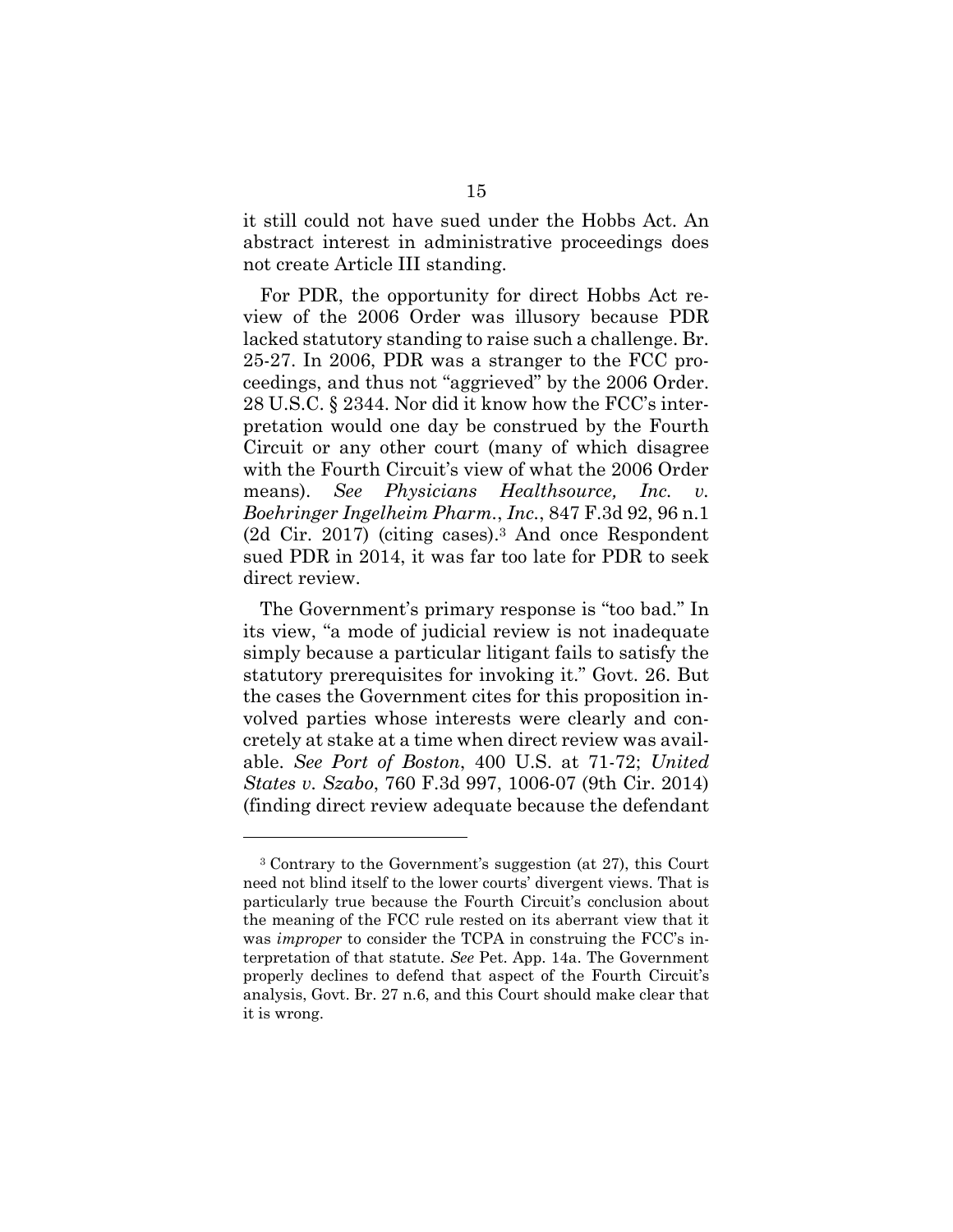had standing to seek pre-enforcement review of the regulation at issue *and* had specific grounds, based on his own prior conduct, to do so). Neither case supports the underpinnings of the Government's position namely, that parties must exercise perfect foresight about how their conduct and the law might evolve, *and* must file lawsuits based on those prophecies regardless of standing.

Finally, standing considerations also rebut the suggestion (Govt. 29) that Federal Register publication creates an "adequate" opportunity for review. Mere constructive notice of agency action does not create standing to challenge it. That is, no doubt, among the reasons this Court has expressed qualms about the "severity" of a rule requiring parties to "protect themselves against arbitrary administrative action only by daily perusal of ... the Federal Register and by immediate initiation of litigation." *Adamo Wrecking Co. v. United States*, 434 U.S. 275, 283 n.2 (1978). The Government provides no reason to cast these concerns aside, especially when all that hangs in the balance is an unwanted fax.

2. The Government and Respondent also suggest that it is fine to deny review in enforcement settings, even where direct review was only hypothetically available, because the defendant may seek a kind of back-door agency review by initiating a petition for rulemaking, reconsideration, or a declaratory order.

This argument is meritless. Section 703 preserves judicial review in enforcement settings unless the defendant had a "*prior*" opportunity for review. In context, "prior" must mean "before the enforcement proceeding began"—neither Respondent nor the Government argues otherwise, and neither seeks to explain how a proceeding that begins "*after* a defendant has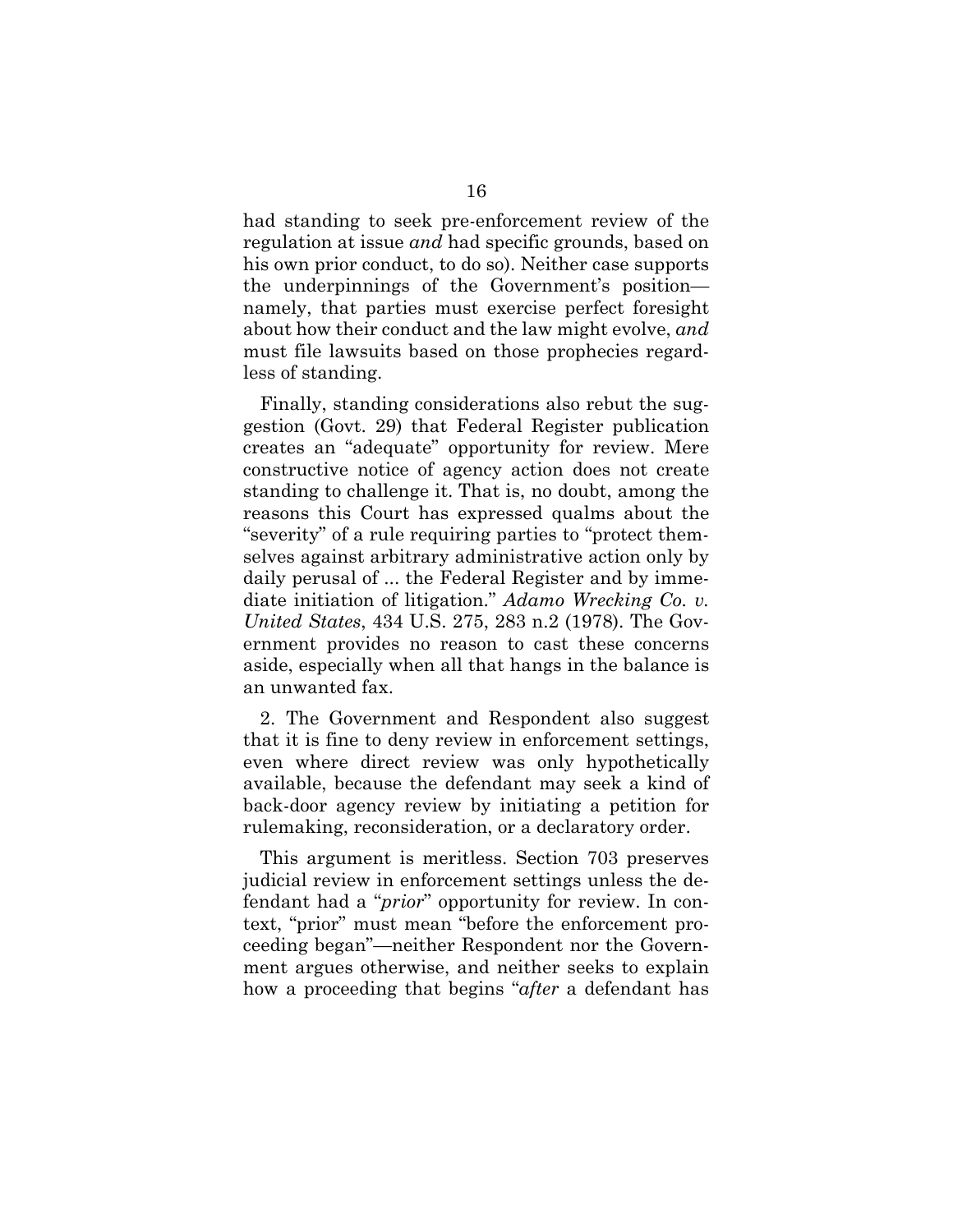been sued," Resp. 27 (emphasis added), qualifies as a "*prior*" opportunity.

Respondent and the Government also sidestep the practical inadequacies of this option. Neither acknowledges the FCC's past practice of refusing to initiate declaratory ruling proceedings in such circumstances. *See* Br. 36. Neither acknowledges that such a petition would *not* permit review of the original order; rather, the "agency action" reviewed would be the new order resolving the petition. Br. 36. And neither disputes that even if a district court agrees to stay a TCPA suit while the defendant seeks FCC review—which Respondent concedes district courts are not required to do, Resp. 36—that administrative odyssey is so lengthy and expensive that most defendants, facing ruinous class action liability, will be forced into settlement. Br. 37-39.

To be sure, there are instances where all of these hurdles were cleared and back-door review obtained. But even Respondent's primary exemplar involves a *five-year* lag from the time the defendant petitioned the FCC to the time the D.C. Circuit decided the case. *See* Resp. 28-31 (citing *Bais Yaakov of Spring Valley v. FCC*, 852 F.3d 1078 (D.C. Cir. 2017)); Br. 36. That is neither a "prior" nor "adequate" substitute for being able to raise a legal defense before the court where the enforcement action is pending.

### **C. Respondent and the Government's Position Cannot Be Squared with Other Agency Review Statutes.**

PDR's opening brief also explained that agency review provisions akin to the Hobbs Act have never been construed to preclude enforcement review. *See* Br. 31- 33. Respondent and the Government seek to distinguish those statutes because they do not expressly vest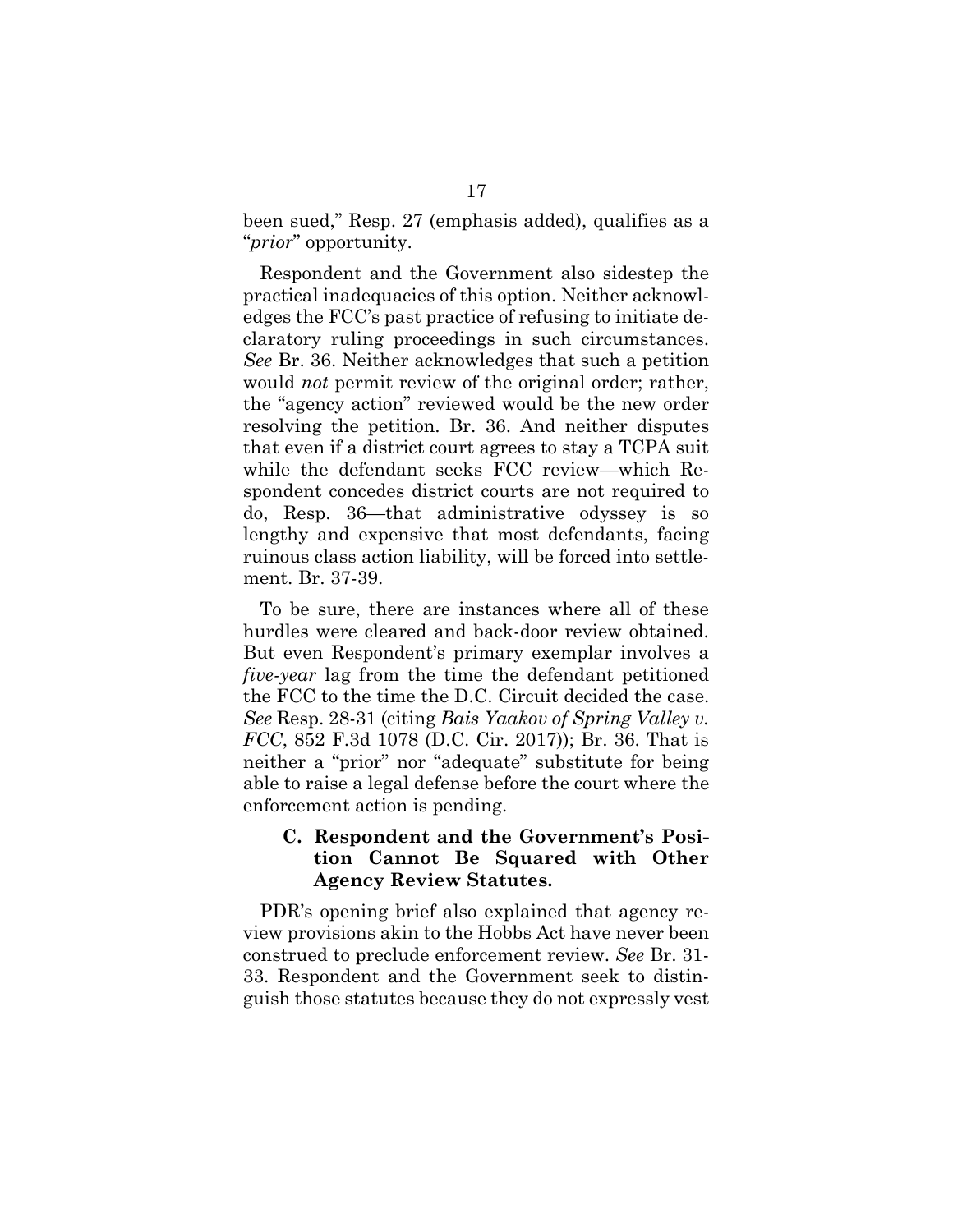the courts of appeals with "exclusive jurisdiction" to "determine the validity" of agency orders. Resp. 41; Govt. 30.

This argument fails, however, because the language of those statutes is just as broad as the Hobbs Act's. The SEC's review statute covers all "review" of SEC orders, without qualification. 15 U.S.C. § 78y(b)(1). OSHA's review statute encompasses all suits "challenging the validity" and seeking "judicial review" of OSHA standards. 29 U.S.C. § 655(f). The statutes do not use the word "exclusive," but that is irrelevant. Even when "Congress has not expressly provided that the statutory procedure is to be exclusive," "specific statutory scheme[s] for obtaining review" are deemed "to be exclusive" with respect to direct review. *Whitney Nat'l Bank v. Bank of New Orleans & Tr. Co.*, 379 U.S. 411, 420-422 (1965).

These statutes thus possess the very features that Respondent and the Government describe as distinguishing features of the Hobbs Act: They confer "exclusive" jurisdiction over "review" of agency action. Yet courts have never interpreted them to preclude judicial review of agency action in enforcement proceedings brought in district court. *See, e.g., United States v. O'Hagan*, 521 U.S. 642, 666-76 (1997).

Respondent and the Government also cannot square their interpretation with statutes like the Clean Air Act and CERCLA, which contain direct review provisions comparable to the Hobbs Act's *but also* expressly preclude review in enforcement proceedings. Br. 34-35. The Government claims these statutes shed no light on the Hobbs Act because they were enacted later in time. Govt. 23. But the Government ignores that the EPCA, enacted *before* the Hobbs Act, also contained an express preclusion provision, *see supra* 6-7. And these later enacted statutes reinforce that Congress speaks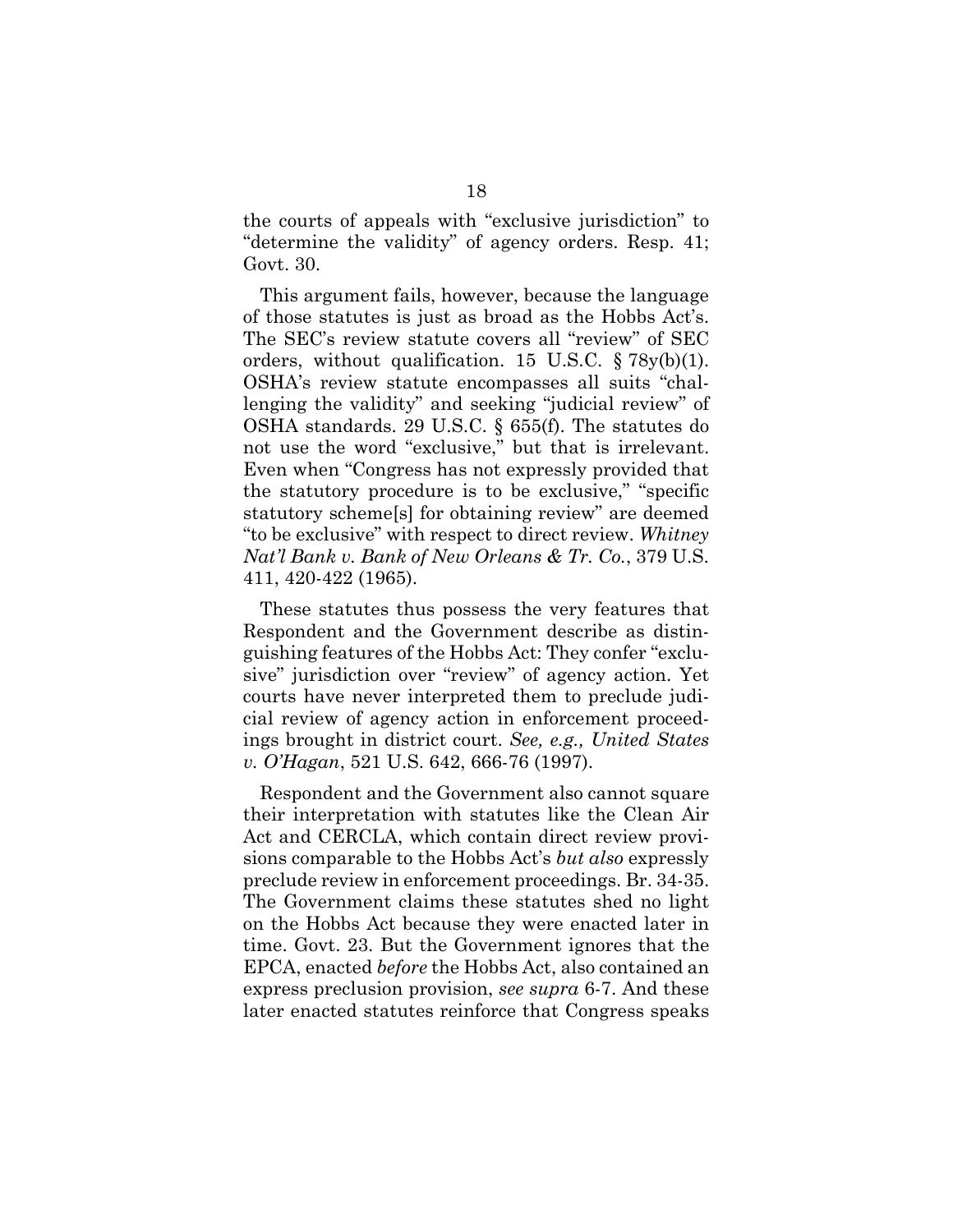clearly when it intends to eliminate judicial review of agency action in enforcement proceedings. The Hobbs Act contains no such clear statement—moreover, Section 703 manifests Congress's general intent to *preserve* judicial review in those settings.

#### **D. Constitutional Avoidance Principles Favor PDR's Interpretation.**

Respondent and the Government also attempt to sidestep the grave constitutional problems their reading of the Hobbs Act creates. *See* Br. 39-45. They claim PDR forfeited its avoidance arguments and that those arguments lack merit. Resp. 42-44; Govt. 31-33. Both contentions are wrong.

"Once a federal claim is properly presented, a party can make any argument in support of that claim; parties are not limited to the precise arguments they made below." *Yee v. City of Escondido*, 503 U.S. 519, 534 (1992). Accordingly, PDR may advance the constitutional-avoidance canon in support of its construction of the Hobbs Act. The canon is but another "means of giving effect to congressional intent." *Clark v. Martinez*, 543 U.S. 371, 381-82 (2005).4

With respect to the canon's application, Respondent and the Government barely respond. They simply ignore repeated statements by this Court and others that *Yakus*-like constraints on judicial review in enforcement proceedings would raise grave constitutional concerns in peacetime settings. *See* PDR Br. 41 n.6. The purpose of the avoidance canon is to resolve disputes between competing plausible constructions of a statute in a manner that avoids confronting such concerns. PDR has demonstrated that its proposed

l

<sup>4</sup> Respondent's other forfeiture arguments (at 8, 22, 25-26) fail for the same reason.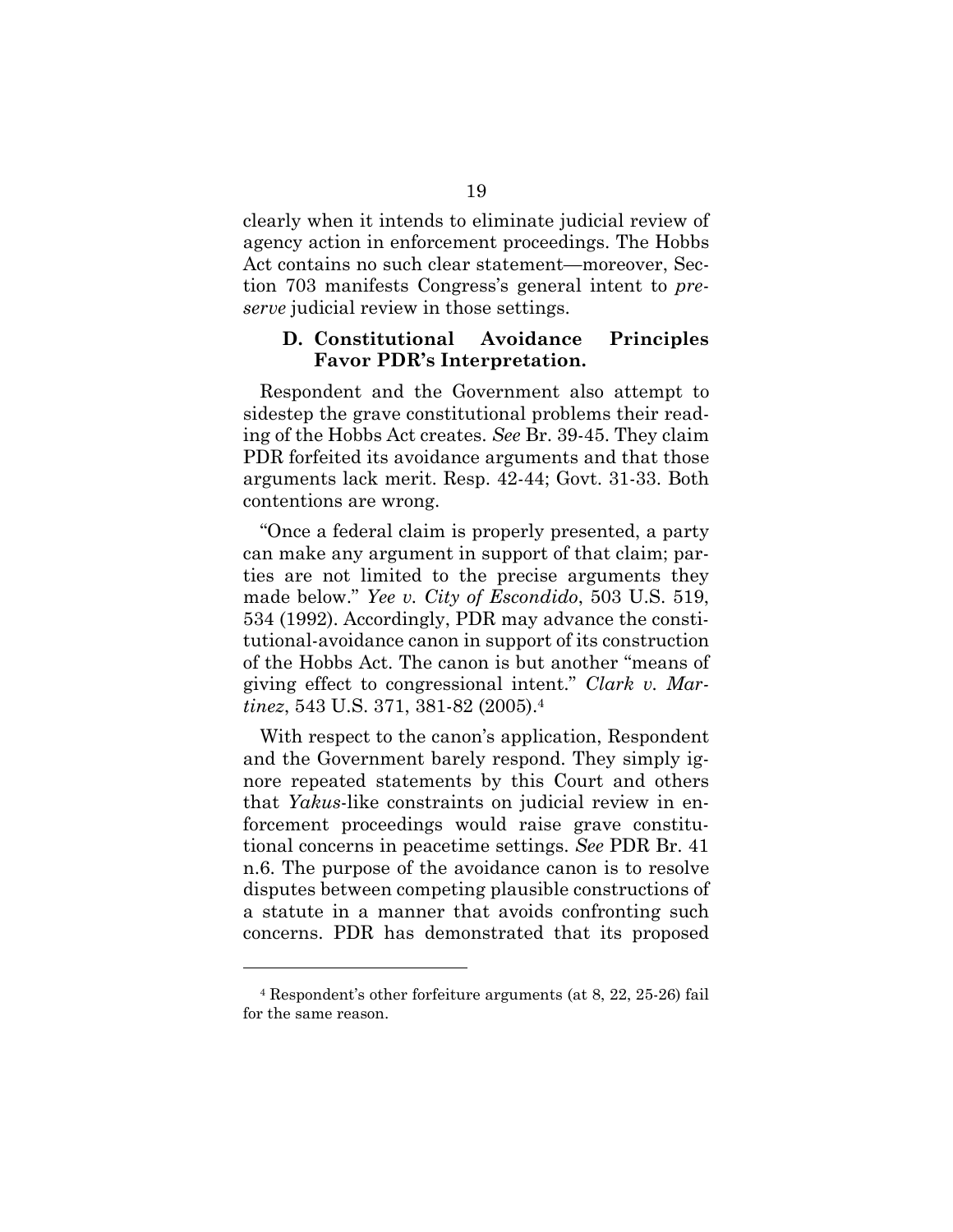construction of the Hobbs Act is more than plausible. Avoidance principles thus strongly favor that construction.

## **II. THE FCC'S INTERPRETATION OF "UN-SOLICITED ADVERTISEMENT" IS A NON-BINDING INTERPRETIVE RULE.**

Alternatively, the district court was not bound to follow the FCC's interpretation of "unsolicited advertisement" because that statement constitutes an interpretive rule, binding neither parties nor courts. Br. 45-50. Respondent and the Government offer no meritorious response.

First, both argue that PDR forfeited this argument by not "'disput[ing] that the 2006 FCC Rule is the sort of "final order" contemplated by the Hobbs Act.'" Govt. 33 (quoting Pet. App. 7a n.1.). PDR does not dispute that the 2006 Order is a final order—in part, it promulgated binding regulations that indisputably carry the "force of law." *Columbia Broad. Sys., Inc. v. United States* ("*CBS*"), 316 U.S. 407, 418 (1942); Br. 48-49. But the question here is whether the Hobbs Act required the district court to follow the specific portion of the 2006 Order interpreting "unsolicited advertisement" in the TCPA. PDR argued below that the Hobbs Act did not impose this requirement. *See* Brief of Appellees at 20, *Carlton & Harris Chiropractic, Inc. v. PDR Network LLC*, 883 F.3d 459 (4th Cir. 2018) (No. 16-2185). Its argument here is "in support of that claim," *Yee*, 503 U.S. at 534, and fairly encompassed by the question presented. Therefore, this argument is properly before the Court.

Second, without disputing that the relevant portion of the 2006 Order *is* an interpretive rule, the Government argues that the Hobbs Act makes no distinction between legislative and interpretive rules. Govt. 34.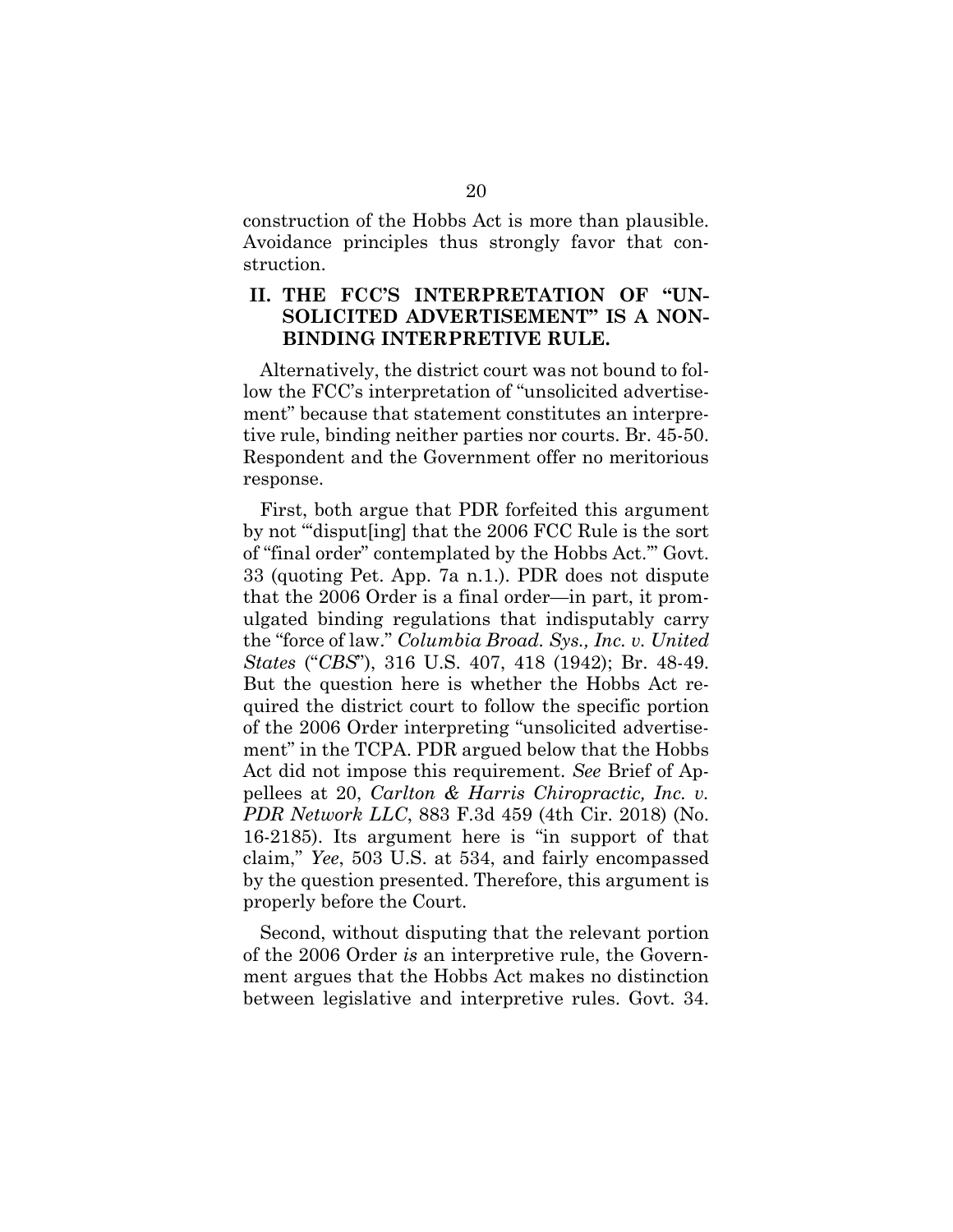That is wrong. Only FCC "final orders" reviewable under 47 U.S.C. § 402 are reviewable under the Hobbs Act,  $28$  U.S.C. §  $2342(1)$ , and FCC "final orders" are limited to orders carrying the "force of law," *CBS*, 316 U.S. at 418. Even the Government's principal case recognizes that general principles of finality, which include whether an action is "'one by which rights or obligations have been determined, or from which legal consequences will flow,'" govern the "understanding of 'final order' for the purposes of the Hobbs Act." *US W. Commc'ns, Inc. v. Hamilton*, 224 F.3d 1049, 1054-55 (9th Cir. 2000) (quoting *Bennett v. Spear*, 520 U.S. 154, 177-78 (1997)). Interpretive rules do not qualify. They "do not have the force and effect of law and are not accorded that weight in the adjudicatory process." *Perez v. Mortg. Bankers Ass'n*, 135 S. Ct. 1199, 1204 (2015) (internal quotation marks omitted).

Indeed, the Government recently acknowledged this basic principle in its brief in *Kisor v. Wilkie*, No. 18-15. There, the Government urged the Court to rework *Auer* deference so as to end the "seeming incongruity of giving controlling weight to an interpretive rule that is not meant to carry the force of law." Brief for the Respondent at 26. But here, the Government seeks an interpretation of the Hobbs Act that would create much the same "incongruity"—but through the more extreme mechanism of making agency interpretive rules *unreviewable* outside of a narrow period in which (as shown, *supra* at 11-16) judicial review will be unavailable to most parties against whom the rule could someday be enforced.

Whatever else may be said about the Hobbs Act, there is no reasonable argument that it was intended to give binding effect to interpretive rules that the APA classifies as non-binding. And that suggests a narrow alternative answer to whether the Hobbs Act